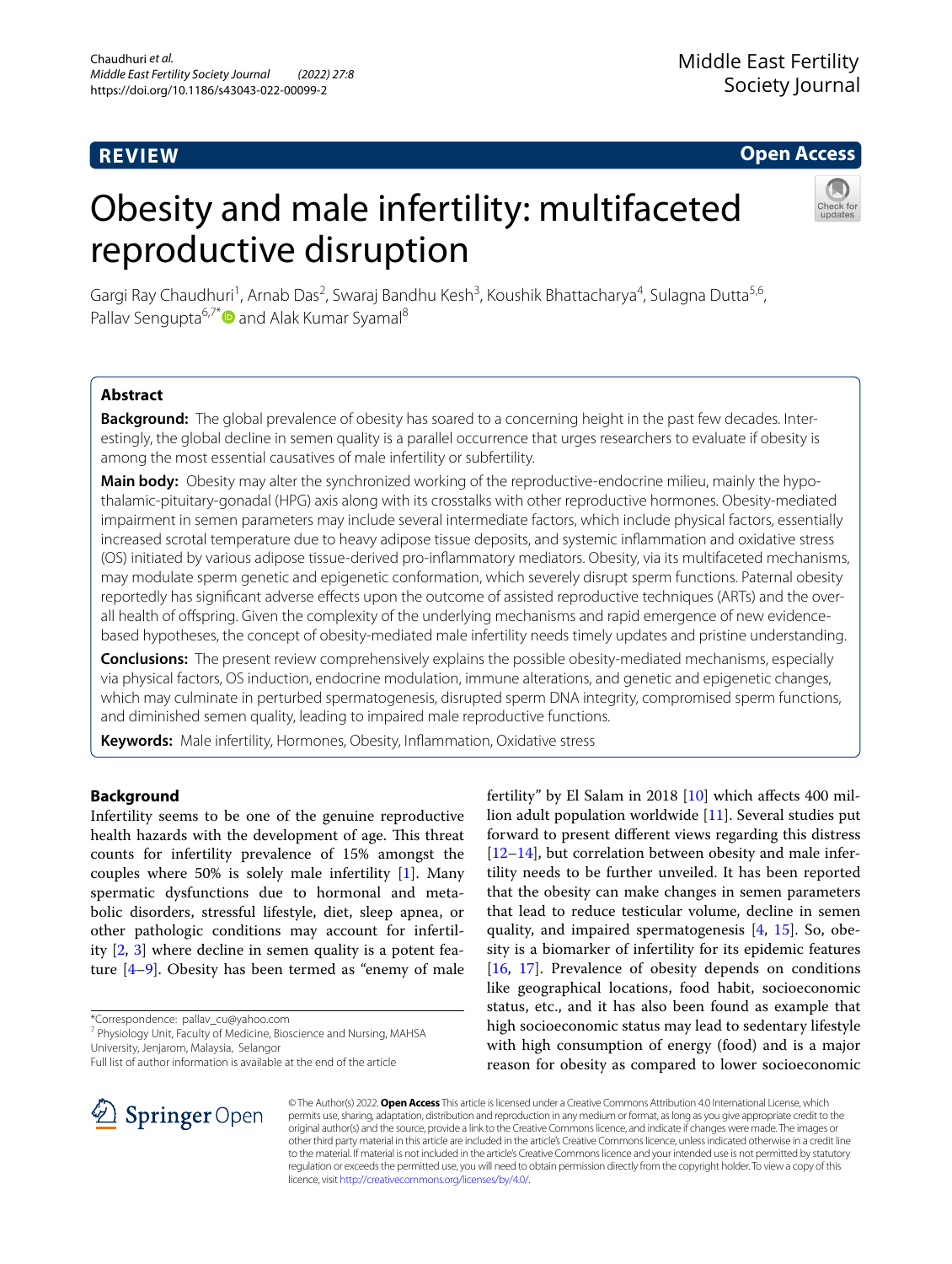status  $[18]$  $[18]$ . The present article aims to review the correlations between obesity and diferent infertility parameters which may have some impact in male infertility.

# **Main text**

# **Obesity‑induced genetic and epigenetic modifcations and male infertility**

Male obesity and infertility can be associated with genetic and epigenetic changes by their root causes. Prader-Willi, Alström, Laurence-Moon-Bardet-Biedel, and Klinefelter syndromes are among few disorders which can be triggered by genetic defects and have been linked to obesity-related male infertility [[19–](#page-8-5)[23\]](#page-8-6). Prader-Willi syndrome, exhibiting symptoms of both obesity and infertility, is characterized by abnormalities in chromosome 15 [[24\]](#page-8-7). Alström syndrome, which is caused by human *ALMS1* gene mutation, presents metabolic and endocrinological modulations that cause childhood obesity and related infertility [\[20](#page-8-8)]. In some obese males, an aromatase polymorphism has been reported to increase weight-mediated estradiol levels followed by subfertility or infertility [\[25](#page-8-9)].

Few studies have reported the diference of DNA methylation in normal and obese men. The percentage of DNA methylation in obese men has been reported to be considerably diferent from that of normal men [\[12](#page-7-7)]. As epigenetic changes remain for decades, the evolving patterns of methylation and molecular programming can also be observed in offsprings  $[12, 26]$  $[12, 26]$  $[12, 26]$  $[12, 26]$ . Children born to obese parents have been shown to have altered profles of sperm DNA methylation relative to those born to nonobese parents  $[26]$ . Studies on the effect of obesity on the epigenetics of human sperm are however scanty. A broad range of environmental infuences such as dietary and lifestyle factors not only impact obesity but also alter epigenetic arrangements that impact not only that individual but also his generations to come. The report from Fullston et al. revealed that diet-induced paternal obesity can affect molecular sperm profiles of the offspring. They have reported that the sperm DNA methylation has decreased by 25%, and the quality of sperm Micro-RNA has changed in mouse fed with high-fat diets [\[27](#page-8-11)]. Palmer et al. showed that mice fed with high-fat diet had decreased the level of histone deacetylase Sirtuin-6 (SIRT6) in spermatozoa with an increase in DNA fragmentation [\[28](#page-8-12)]. In 2014, Consales et al. investigated the efect of lifestyle factors in repetitive DNA sequences on human sperm DNA methylation (LINE-1, Sat-α, and Alu) [[29\]](#page-8-13). However, between sperm DNA and BMI, no meaningful association was found. One cause of obesity, smoking, demonstrated a considerable positive correlation to methylation level LINE-1 [[30](#page-8-14)]. Donkin et al. reported a signifcant remark that weight loss after bariatric operation induces substantial modifcation of sperm epigenetics in morbidly obese males [[31\]](#page-8-15).

# **Disruption of endocrine crosstalk**

Abnormal sex hormone levels are commonly observed in obese males. As a stressor, obesity alters the homeostasis for intracellular endocrine communication. Body temperature is strongly associated with obesity markers in men [\[32](#page-8-16)], and this may cause a heat stress which decreases the activity of antioxidant enzymes and increases NADPH oxidase activity leading to disruption of mitochondrial homeostasis like in Sertoli cells which cause reduced formation of testosterone [\[33](#page-8-17)].

Secondary hypogonadism is often detected in individuals with moderate to severely obese male with a reported prevalence of about 45% [\[34](#page-8-18)] and also with higher prevalence rate than type-2 diabetes mellitus (T2DM) in obese males [[35,](#page-8-19) [36\]](#page-8-20). Secondary hypogonadism is associated with sexual dysfunction, depression, fatigue, decreased lean body mass, reduced mineral bone density, etc. [\[37](#page-8-21)]. Hormonal imbalance during secondary hypogonadism is associated with the decrease in both testosterone (free and total plasma concentration) and sex hormone-binding globulin (SHBG) and conversely increased plasma estrogen level within the obese male individuals [[38\]](#page-8-22). Multiple studies have been revealed the inverse relationship between BMI and plasma testosterone concentration among the obese subjects besides the appearance of low testosterone and high estrogen level among the subjects with metabolic syndrome [[39](#page-8-23), [40\]](#page-8-24). Waist circumference also shows an inverse relationship with plasma concentration of testosterone. An increased waist circumference is supposed to be the expression of large amount of visceral adipocytes leading to increased intra-adipocyte aromatase activity  $[41]$  which is established to increase the conversion of circulating testosterone to the 17β-estradiol in obese male and resulting to the development of secondary hypogonadism. The continuous conversion of circulating testosterone to the 17β-estradiol contributes to the higher body weight and excessive accumulation of abdominal fat [[42](#page-8-26)]. Physiologically, testosterone is responsible for several metabolic impacts by acting through the androgen receptors present on adipocytes; especially, it improves the insulin sensitivity and prevents the visceral fat accumulation. Thus, it plays a protective role on pancreatic β-cells by enhancing the activity of antioxidant enzymes which helps to prevent the β-cells from apoptosis during glucotoxicity  $[43]$  $[43]$  $[43]$ . Thus, increased intra-adipocyte aromatase activity reduces the plasma concentration of testosterone which again cause the genesis of insulin resistance and T2DM as found not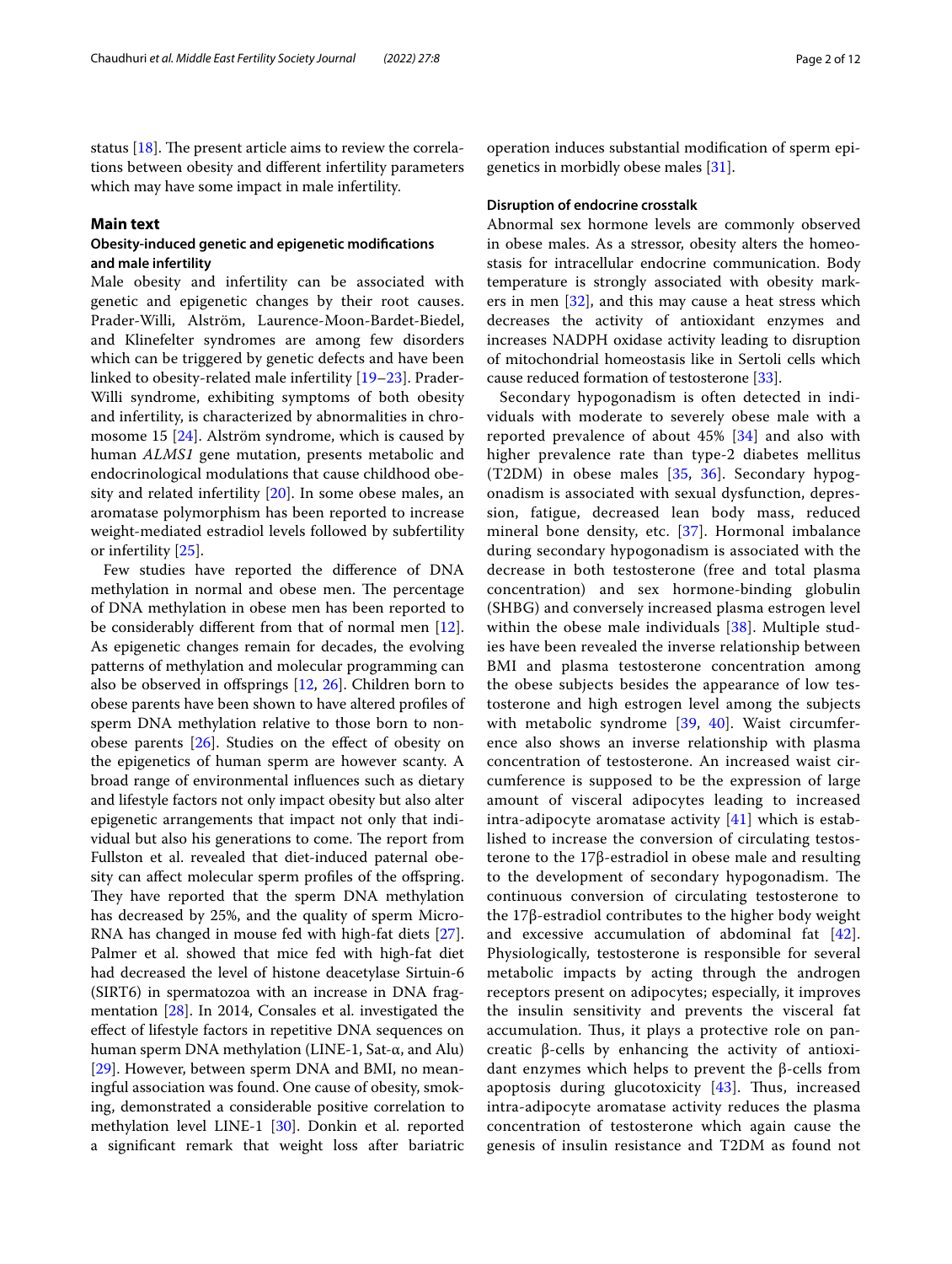only in obese male with secondary hypogonadism but also for men receiving treatment for androgen suppression sufering from prostate cancer and age-related hypogonadism [\[44](#page-8-28)]. Interestingly, skeletal muscle mediates the efect of testosterone on adipocytes as the testosterone is now crucial for the energy homeostasis mechanisms. Thus, it was shown that testosterone may enhance the myogenic commitment of pluripotent mesenchymal stem cells and inhibit the adipogenic differentiation by interacting with its androgen receptors [[45](#page-8-29), [46\]](#page-8-30). Multiple studies have predicted the low testosterone level for the development of T2DM besides its negative correlations with dyslipidemia followed by blood pressure [[47,](#page-8-31) [48](#page-8-32)]. Conversely, high testosterone level causes reduced risk in T2DM [[49\]](#page-8-33). Release of several pro-infammatory cytokines from visceral adipocytes and macrophages seems to be a cause of obesity, as they disrupt the insulin response during the process of metabolism. Several studies have been explained the correlation between insulin resistance, T2DM, and hypogonadism in obese male individuals [[44,](#page-8-28) [50](#page-8-34)]. Pasquali et al. explained the efect of hyperinsulinemia to decrease testosterone level in which insulin was seen to exert its efect both centrally and peripherally [\[51](#page-8-35), [52\]](#page-8-36); centrally, it was responsible for impaired activity of GnRH neurons in hypothalamus, and peripherally, it suppressed SHBG synthesis, physiological action of LH followed by modulation of Leydig cell physiology [\[53](#page-8-37), [54\]](#page-8-38). Low-circulating testosterone is another important clinical feature among patients with obstructive sleep apnea, but testosterone replacement was shown worsening clinical symptoms in these patients [[55\]](#page-8-39).

Aldosterone is best known as a mineralocorticoid hormone, produced from adrenal glands in response to angiotensin II. It may exert its efects through mineralocorticoid receptor (MR). Na<sup>+</sup> transport is the well-described classical action of aldosterone which is mediated by MR present in epithelial cells  $[56]$  $[56]$ . This MR has also been shown to be present on other cell types including adipocytes [[57\]](#page-8-41). Primary hyperaldosteronism or Conn syndrome can be described as continuous or excess autonomous production of aldosterone by an adrenal adenoma or bilateral adrenal zona glomerulosa hyperplasia providing a relevant model for systemic aldosterone excess on adipose tissue [\[58](#page-9-0)]. Activation of MR causes the diferentiation of preadipocytes to mature adipocytes. Thus, testosterone may exert its positive role for the modulation of the renin-angiotensin-aldosterone pathway by reducing the expression followed by action of angiotensin-II type-1 receptor (AGTR1) [\[59](#page-9-1), [60\]](#page-9-2). In obesity, the low-circulating testosterone may cause the elevated release of aldosterone which in turn activates the proliferation and maturation of adipose tissue; thus, MR mRNA expression was shown to be positively correlated with increasing BMI in humans and in obese db/db mice [[61\]](#page-9-3).

It was previously established that prolonged stress causes the release of glucocorticoid which reduces the serum testosterone levels [[62](#page-9-4)] directly by suppressing Leydig cell steroidogenesis and by decreasing gonadotropin stimulation of cAMP production as well as the activity of 17 $\alpha$ -hydroxylase [\[63](#page-9-5)]. Thus, in obese male, reduced testosterone level may promote the action of glucocorticoid which in turn impacts on adipose tissue development, metabolism, and their secretion; besides, those, synergistically with insulin, glucocorticoids promote differentiation of preadipocytes to mature adipocytes [\[64](#page-9-6)]. Depending on physiological context, nutrition, and other hormonal *milieu*, the glucocorticoids afect the lipid synthesis and lipolysis possibly by exerting lipogenic efects on visceral adipose tissue (VAT) and lipolytic efects on subcutaneous adipose tissue (SAT) [[65\]](#page-9-7). Cortisol synergistically may stimulate adipocyte expansion during energy surplus and insulin supply, such as what would occur in Cushing syndrome. During catabolic states, cortisol production increases as a part of the stress response. It has large lipolytic role and mobilizes vital energy stores. This paradigm may partially explain that hypercortisolism is associated with increased adiposity in Cushing syndrome and paradoxically with decreased adiposity in states of undernutrition, such as anorexia and acute illness. Hypothalamic-pituitary-adrenal (HPA) axis dysfunction, as well as local metabolism of glucocorticoids in adipose tissue, can cause alterations of circulating cortisol dynamics, which have been linked to obesity and the metabolic syndrome [[66\]](#page-9-8). Obese individuals show markedly higher ACTH, and cortisol may respond to vasopressin (AVP) and corticotropin-releasing hormone (CRH) [[67,](#page-9-9) [68](#page-9-10)], whereas dose-response ACTH stimulation test may interfere to elevated cortisol level [\[69\]](#page-9-11).

More to the point, Kisspeptin is a hypothalamic peptide which plays an important role in HPG axis during pubertal development [[70](#page-9-12)], and it controls the release of LH and FSH via GnRH and also maintains the spermatogenesis by FSH, SHBG, and inhibin-B release [[71](#page-9-13)]. Kisspeptin neurons transmit the signals regarding the steroid feedback mechanism to the GnRH neurons [[72\]](#page-9-14) which is an important regulator of the pulsatile release of GnRH [[73,](#page-9-15) [74](#page-9-16)]. Recently, it has been postulated that kisspeptin may convey the facts regarding the body's metabolic status to the HPG axis [\[72](#page-9-14)] especially to the GnRH neurons [\[75\]](#page-9-17). It is reported that inactivation of Kisspeptin receptor genes leads to obesity in mice [\[76](#page-9-18)] as well as in human through a signal transduction pathway involving the hypothalamic modulatory circuits and thereby maintains the reproductive homeostasis [\[77](#page-9-19)]. It also has been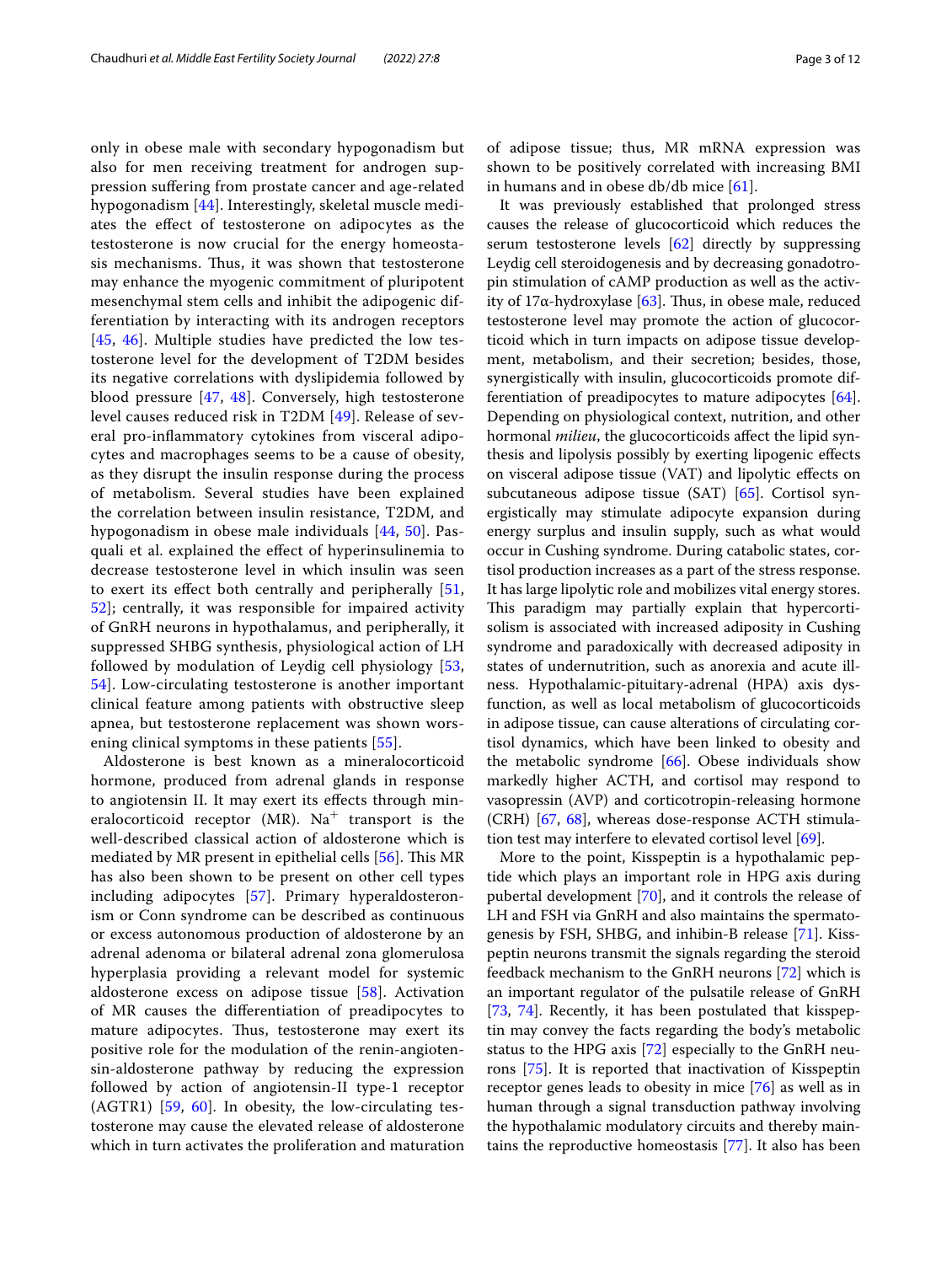observed that maturation of kisspeptin receptor genes is associated with decreased sex steroid levels along with LH and FSH levels (hypogonadotropic hypogonadism) [[78\]](#page-9-20). It is compulsive that energy balance also plays a vital role in maintenance of fertility [[79](#page-9-21)], so that, undernourished or obese, both the conditions may cause alterations in fertilization capacity [[79,](#page-9-21) [80](#page-9-22)]. Adiposity and T2DM were also observed to be associated with decreased circulating level testosterone and reduced frequency of LH pulse in male [\[81\]](#page-9-23).

Sertoli cells, another crucial regulator of testicular functions, provide a structural and hormonal support, and its numbers represent the functional status of the testis [[82,](#page-9-24) [83](#page-9-25)]. Obesity leads to suppression of all gonadal hormones, and as a result of it, Sertoli cells release less inhibin that leads to compromised spermatogenesis [[82](#page-9-24)].

Leptin and ghrelin, two signifcant polypeptides, are required for the maintenance of body weight via the changes in eating behavior [\[84](#page-9-26)]. Leptin works directly on HPG axis and decreases testicular androgen production [\[85\]](#page-9-27), which causes alterations in sperm morphology, sperm concentration, and sperm motility, as observed in obese individuals  $[86]$ . It was also found that leptin level positively correlates with total body fat, and it induces the generation of reactive oxygen species (ROS) in human endothelial cells which causes increased fatty acid oxidation in mitochondria [\[87\]](#page-9-29). Leptin may also exert its direct efect on gonadal cells due to the presence of its receptor isoforms [[88\]](#page-9-30). Moreover, leptin has been hypothesized to have negative efect on testicular steroidogenesis by diminishing the pulse amplitude of luteinizing hormone-releasing hormone (LHRH) or LH or through the activation of its receptor present on Leydig cells [\[89](#page-9-31)]. In addition, stress-related pro-infammatory cytokines produced by infamed adipose tissue (such as IL-6 and TNF-α) and elevated serum leptin may together additionally suppress reproductive functions.

The other polypeptide ghrelin is chiefly secreted from fundus of the stomach and works through hypothalamic GnRH release [[90,](#page-9-32) [91](#page-9-33)]. Under the control of LH, the presence of ghrelin was demonstrated in Leydig cells, and a positive correlation was demonstrated between ghrelin and testosterone level by Pagotto et al. [[92](#page-9-34)] as the ghrelin receptors are present in testis, but do not afect spermatogenesis directly [[93](#page-9-35)]. An increased ghrelin secretion may also result in increased ROS production, as observed in obese males [[94\]](#page-9-36).

Beside those two metabolic peptides, obesity may also alter the serum profling of other metabolic peptides like adiponectin, obestatin, and orexins [\[95\]](#page-9-37). Negative correlations were reported for adiponectin to ROS and testosterone, respectively [\[96](#page-9-38), [97\]](#page-9-39). Obestatin is released from specialized epithelium of the stomach and intestine and has also been detected in semen [\[98](#page-9-40)]. Very few works demonstrated the role of obestatin on testicular functions. It was described that intraperitoneal obestatin administration causes the increase in testosterone level signifcantly, besides an increase in primary and secondary spermatocytes along with Leydig cell population [[99\]](#page-9-41).

Visfatin is another metabolic peptide, secreted by various tissues, visceral adipocytes, and the testis [[100](#page-9-42), [101](#page-9-43)]. It mimics the insulin action by acting through insulin receptor, thus helping to lower blood glucose level and related to reduce body weight as well as testicular weight [[102\]](#page-9-44). It has been found that visfatin and serum testosterone concentrations are positively correlated to each other which are supposed to enrich the male reproductive quality. Several studies explained that less expression of testicular visfatin was observed in male with T2DM [[103](#page-9-45), [104](#page-10-0)] which also supports the association of poor reproductive health in male with T2DM.

Resistin is another adipocyte-derived protein and supposed to have its multiple effects on insulin sensitivity and adipocyte diferentiation [\[100](#page-9-42), [101\]](#page-9-43). Resistin is expressed in Leydig cells and Sertoli cells under the regulation of gonadotropins [\[105\]](#page-10-1). It exerts negative efect on male reproductive functions, especially the sperm quality with higher concentrations, as seen in smokers, subjects with leukocytospermia, etc. [\[105,](#page-10-1) [106](#page-10-2)].

Orexins are best known as an arousal neuropeptide; it reduces ROS-induced cell damage [[107](#page-10-3), [108](#page-10-4)] and stimulates several steroidogenic enzymes in Leydig cells, thus increasing the testosterone production [\[109,](#page-10-5) [110](#page-10-6)] (Fig. [1\)](#page-4-0).

**Obesity, increased scrotal temperature, and male infertility** Spermatogenesis is known as an extremely heat-sensitive process in reproductive physiology, and 32–35 °C is considered as optimal temperature for this physiological process in human testes [[111\]](#page-10-7). Production of extragonadal heat has also become a major problem among the obese individuals resulting from increased scrotal adiposity and sometimes increased suprapubic as well as increased thigh fat, etc. [\[64](#page-9-6), [112\]](#page-10-8). Sedentary lifestyle, using a laptop based on the thigh, sauna, spontaneous habit of warm baths, and varicoceles may also lead to increased testicular temperature [\[113](#page-10-9)]. In obese men, any such conditions may lead to direct efect on spermatogenesis, occurrence of OS, or event of direct sperm cell damage besides the reduction in sperm motility  $[114]$  $[114]$ . These changes ultimately cause increased sperm DNA fragmentation (SDF) leading to subfertility or infertility [[115](#page-10-11), [116\]](#page-10-12).

# **Obesity and spermatogenesis**

The testis has two major functions: spermatogenesis and steroidogenesis. Spermatogenesis is a multistep process of sperm production from the primordial germ cells. It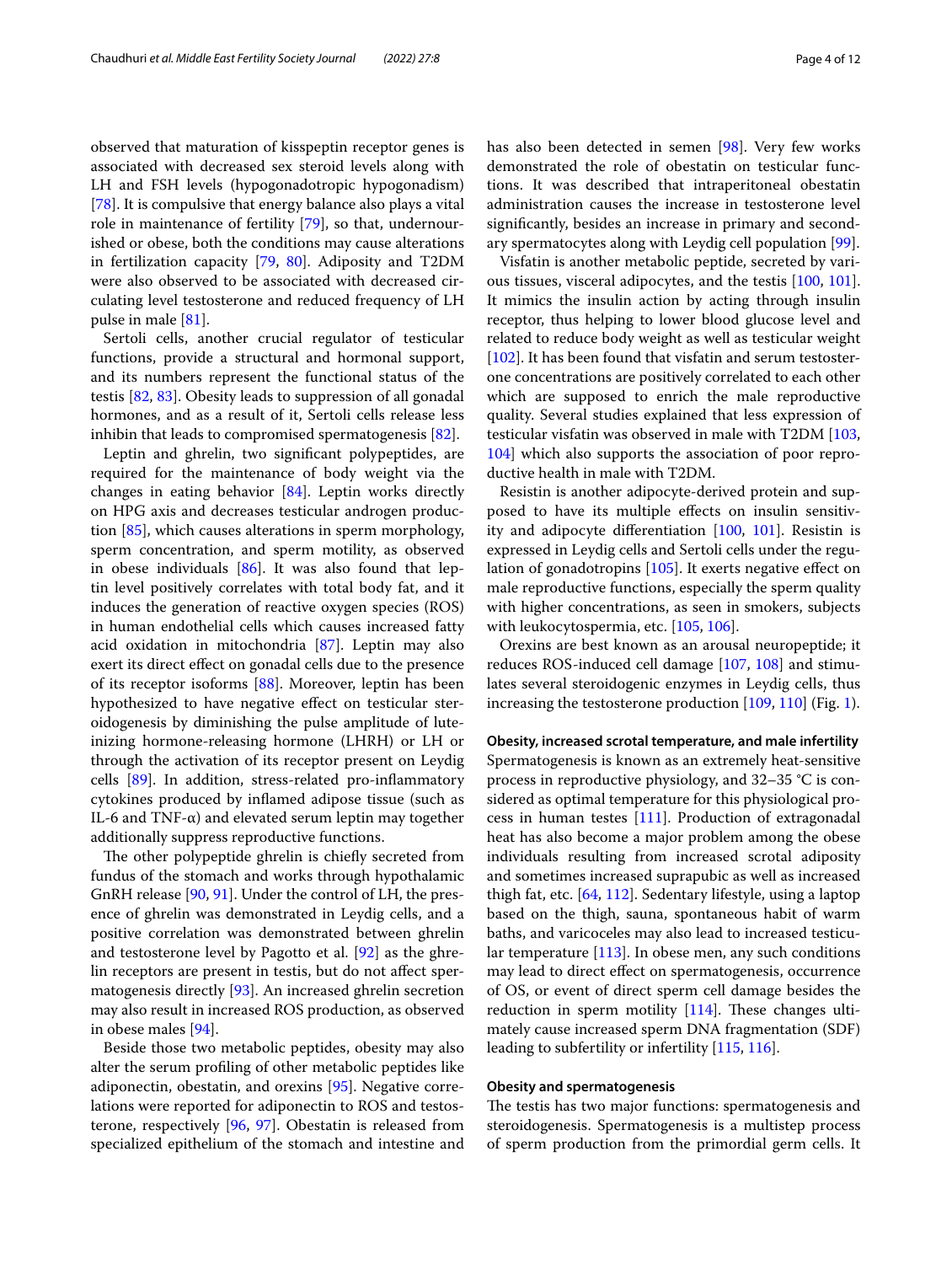

<span id="page-4-0"></span>occurs in the seminiferous tubules that contain two distinct cell populations: (a) primordial germ cells, from which spermatozoa are derived, and (b) Sertoli cells whose main function is to nourish the developing spermatozoa during spermatogenesis. Steroidogenesis is another multistep process occurs in the interstitial cells of Leydig for biosynthesis of steroid hormones from cholesterol. Sertoli cells are activated by the FSH, and Leydig cells are stimulated by LH produced by anterior pituitary. The seminiferous tubules maintain a dynamic yet steady balance between cell death and regeneration [\[117](#page-10-13)]. To mediate this purpose, a distinct hormonal microenvironment tightly regulates the phase of germ cell diferentiation, just after the frst wave of spermatogenesis. If the production of spermatogenic cells in this phase goes beyond the physiological need, they undergo apoptosis, mediated and controlled by the conventional Bcl-xL and Bax systems [\[118](#page-10-14), [119\]](#page-10-15). Specifc physiological or pathological conditions may stimulate spermatogonial apoptosis and are regulated by various genes. Recent research interventions found that the A1 spermatogonia undergo a signifcantly increased rate of apoptosis in conditions of obesity. Immoderate induction of apoptosis in spermatogenic cells can contribute to a majority of male subfertility or infertility [[120](#page-10-16)]. Obesity induces spermatogonial apoptosis by increasing Bax and by decreasing Bcl-2 expressions in the testis, thereby triggering the downstream signaling caspases, especially caspase-3 [\[121](#page-10-17)]. Moreover, obesity incurs hyperlipidemia and lipid metabolic disorders, which elevates the stress upon endoplasmic reticulum, which further leads to spermatogenic cell apoptosis through elevated expressions of GRP78 mRNA and protein [[122](#page-10-18), [123\]](#page-10-19).

# **Obesity and oxidative stress**

Oxidative stress (OS) in obese persons may play a key role for male infertility [[33](#page-8-17)]. Reactive oxygen species (ROS) can be generated due to varieties of factors like heat stress, exposure to environmental toxicants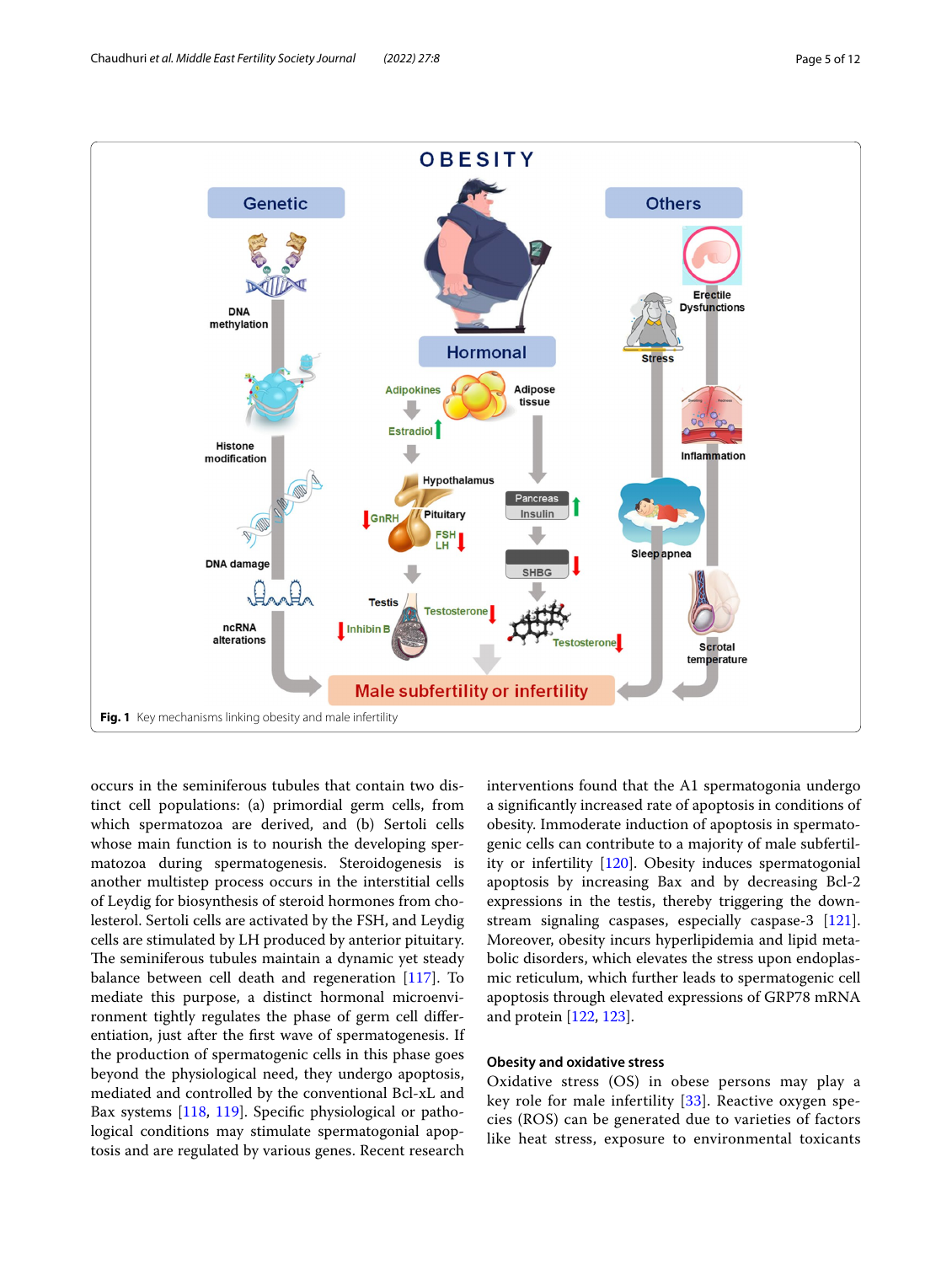like heavy metal or pesticides, psychological stress, chronic strenuous physical activity, alcohol consumption, smoking, high-fat and high-protein food, intake of anabolic steroids, drug-induced stress (like Marijuana), stress due to reproductive tract infections, aging, and obesity [[124–](#page-10-20)[128](#page-10-21)]. In spermatozoa, most abundant ROS is  $O_2^{\bullet-}$  which used to produce by oxidative phosphorylation by the addition of a single electron to intracellular oxygen also been created through electron transport chain in between complex I and III located in mitochondria present in midpiece of the sperm [\[129](#page-10-22)]. Besides that,  $H_2O_2$  is a well-known uncharged biochemical molecule found in the intracellular areas in the body; they can easily cross the plasma membrane and lead to initiate the peroxidative damage of membranes of germ cells. Generally, with the presence of some transitional or heavy metals (irrespective to essential or relatively harmless or toxic) such as iron ( $Fe^{3+}$ ), the production of reduced ferrous iron  $(Fe<sup>2+</sup>)$  will take place through the Haber-Weiss reaction by the formation of highly reactive OH<sup>•</sup> from the  $O_2^{\bullet -}$ and  $H_2O_2$ . Subsequently, through the Fenton reaction, again the Fe<sup>2+</sup> is oxidized by H<sub>2</sub>O<sub>2</sub> to ferric iron (Fe<sup>3+</sup>) by which the OH− and OH• are formed. Moreover, the  $O_2$ <sup>●−</sup> interacts with nitric oxide (NO) and produce peroxynitrite (ONOO−) which subsequently triggers either apoptotic or necrotic cell death [[114,](#page-10-10) [129\]](#page-10-22). During the subsequent OS, a  $Ca^{2+}$ -dependent NADPH oxidase, known as NOX5 which is found in midpiece and acrosome of human sperm, is the major producer of reactive oxygen species [\[129](#page-10-22)] and also leads to DNA fragmentation of sperm. The vulnerability of DNA damage is much higher in Y chromosome because of its genetic arrangements, atypical recombination events between the X and Y chromosomes or itself within the Y chromosome due to exchange of sister chromatid with unbalanced manner [\[130\]](#page-10-23).

## **Obesity and semen parameters**

Obesity is associated with altered semen quality in terms of concentration, motility, and morphology [[131,](#page-10-24) [132](#page-10-25)] due to abnormal hormonal levels of gonads. Studies have established a dose-response relation between body mass index (BMI) and infertility, plateauing over BMI  $>$  32–35 kg/m<sup>2</sup> [[133\]](#page-10-26). Elevated estrogen levels in obese person can cause spermatogenic disruptions [\[134](#page-10-27)], and as a result of it, these hormones show an adverse efect on spermatogenesis by its feedback mechanisms [[4,](#page-7-3) [11](#page-7-6), [135\]](#page-10-28). BMI has been found to be a critical parameter for infertility (BMI  $\geq 30 \text{ kg/m}^2$ ) [\[136](#page-10-29)]. In another study, BMI levels have been shown to be highest in azoospermic subjects compared to others [\[14](#page-8-0)]. In addition, these

epidemiologic studies support the negative correlation between BMI and fertility. It includes changes in total sperm count, sperm concentration, sperm morphology, and motility having same negative correlations [\[16](#page-8-2), [137](#page-10-30)]. Another study focusing on the efect of obesity on sperm parameters in men has found that as BMI increases, so does the prevalence of men with low motile sperm count (normal body weight, 4.52%; overweight, 8.93%; and obese, 13.28%). Similarly, incidence of oligozoospermia has been determined to increase with BMI (normal body weight, 5.32%; overweight, 9.52%; and obese, 15.62%) [[134\]](#page-10-27). Studies have also found a negative correlation between total motile sperm count and body weight, waist, and hip circumference [\[2](#page-7-1), [134\]](#page-10-27).

# **Obesity and sperm DNA fragmentation**

The association of BMI with male infertility in terms of impaired sperm quality has been described in many studies  $[17, 133, 138-142]$  $[17, 133, 138-142]$  $[17, 133, 138-142]$  $[17, 133, 138-142]$  $[17, 133, 138-142]$  $[17, 133, 138-142]$ . But, the effects of obesity on sperm DNA integrity need more extensive studies. Sperm DNA integrity represents the major nuclear component of spermatozoa. It is essential for normal fertilization, implantation process, pregnancy maintenance, and fetal development [[143](#page-10-33)]. Besides regular semen parameters, determination of sperm DNA fragmentation (SDF) can serve as an advanced sperm function test (SFT) to assess the condition of male fertility. An array of studies have put forth the relevant concepts about SDF and several potential laboratory methods to determine the clinical value for assessing SDF in male infertility [[144](#page-10-34)[–147](#page-10-35)]. The American Urological Association (AUA) and European Association of Urology (EAU) have also recognized the vitality of the SDF assay for assessment of male infertility [\[148\]](#page-10-36).

Obesity adversely afects sperm DNA integrity or causes SDF possibly by inducing OS. A reduced pregnancy rates have been portrayed in correspondence to increased SDF [\[146](#page-10-37), [149\]](#page-10-38). Although there is dearth of studies, a few studies have assessed the infuence of obesity on sperm DNA integrity. Kort et al. [\[139](#page-10-39)] showed an increase in SDF rates in obese men assessed through sperm chromatin structure assay (SCSA). Chavarro et al. [[17\]](#page-8-3) and Farriello et al. [\[150\]](#page-10-40) also supported this concept. They determined sperm DNA integrity by the single-cell gel electrophoresis assay or comet assay method. LaVign-era et al. [\[151](#page-10-41)] used TUNEL assay with flow cytometry and found that obesity negatively afects sperm DNA integrity. An another 3-year multicenter study explored the relation of increased BMI with sperm DNA integrity and showed that obesity is undeniably responsible for increased SDF [\[90\]](#page-9-32). In contrary, very few studies failed to fnd any signifcant relation between BMI and sperm DNA integrity [[138,](#page-10-31) [152\]](#page-10-42).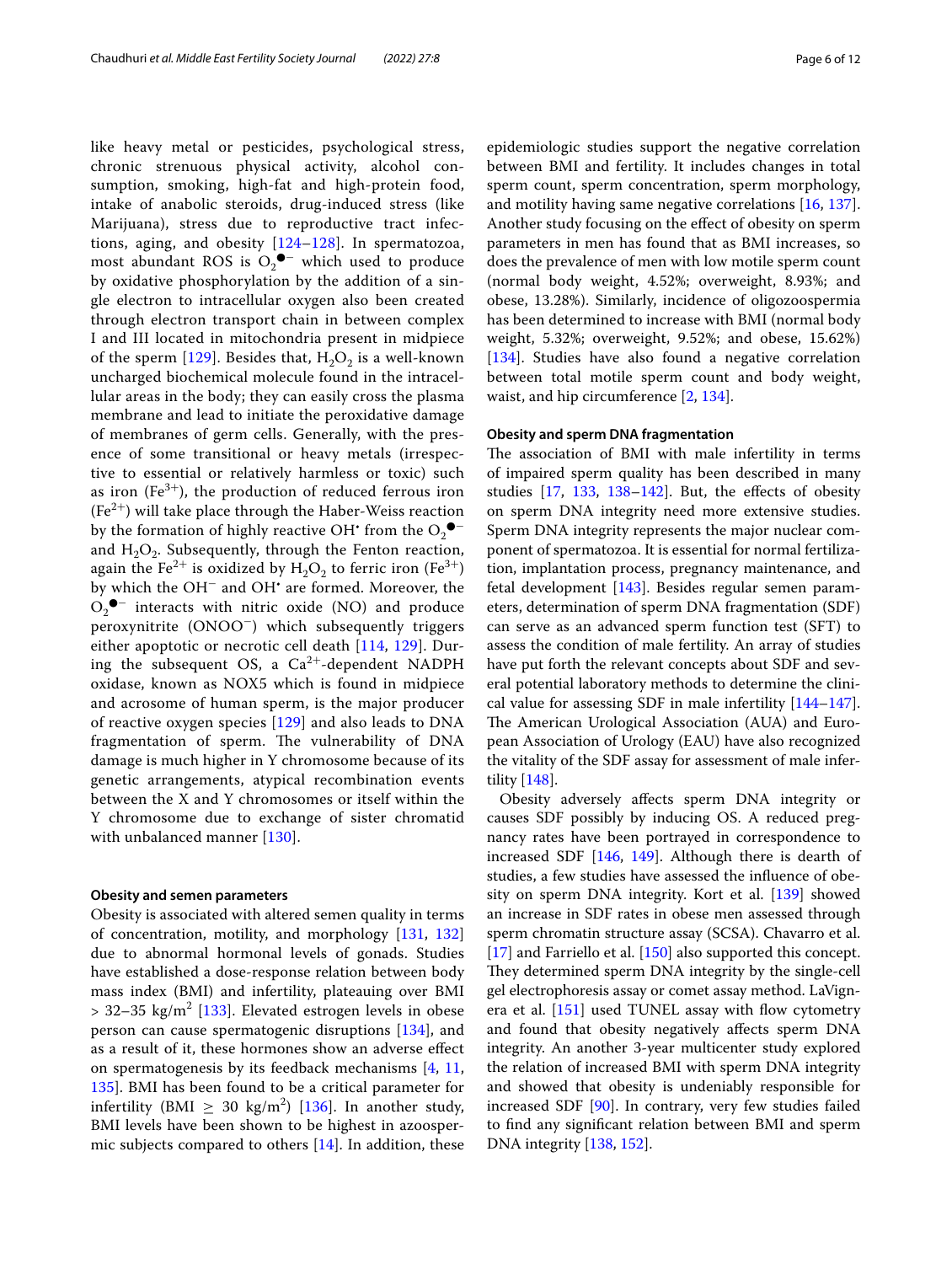### **Altered testicular immune defense and male infertility**

Excessive body weight and obesity in humans constitute an unconventional, unremitting, and low-grade infammatory state [\[64](#page-9-6), [153\]](#page-10-43). It is frequently accompanied with chronic infammation over the whole body and is always associated with symptoms that arise from metabolic and vascular alterations  $[154]$  $[154]$ . The increase of adipose tissue causes enhanced secretion of pro-infammatory hormones and cytokines into the circulation (adipokines), originating from adipocytes and from macrophages that are recruited and infltrate the expanding adipose tissue [[155,](#page-11-1) [156\]](#page-11-2). These pro-inflammatory adipokines activate the acute phase reaction and progressively impose a generalized chronic infammatory stress on the body [[100](#page-9-42), [157](#page-11-3)]. Importantly, two of the main pro-infammatory cytokines, tumor necrosis factor-α (TNF-α) and interleukin-6 (IL-6), are secreted in signifcant quantities by the enlarging adipose tissue, especially in visceral obesity. In addition to their immunomodulating effects, TNF- $\alpha$  and IL-6 directly stimulate the HPA axis, central stimulation of cortisol secretion, suppression of thyroid stimulating hormone (TSH), and testosterone secretion, which in turn favors visceral fat accumulation and dysfunction of the HPG axis  $[158-163]$  $[158-163]$ . Increases in pro-inflammatory cytokine levels can impair male fertility via inducing germ cell apoptosis, disrupting Sertoli cell junctions, directly impairing spermatogenesis, and compromising testicular blood-testis barrier (BTB) integrity [[154](#page-11-0)]. Such efects eventually adversely impair the biological functions of mature gametes.

Obesity can induce testicular infammation through activating several diferent signaling pathways. Increased secretion of leptin (pro-infammatory properties) and decreased secretion of adiponectin (anti-infammatory properties), an adipose tissue-derived hormones, can enhance the imposed infammatory load in obesity [[164–](#page-11-6) [168](#page-11-7)]. A prolonged high-fat diet could lead to increases in NLRP3 infammasome and pro-infammatory cytokine expression level such as IL-6 and TNF- $\alpha$  in the testis, epididymal caput, epididymal cauda, prostate, and seminal vesicle [\[154](#page-11-0)]. In order to verify the correlation between being overweight or obese and sperm parameters as well as pro-infammatory cytokine levels in semen plasma, researchers collected semen samples from 272 donors, including 82 normal weight, 150 overweight, and 40 obese individuals, respectively. They found that both overweight and obese males were associated with low sperm counts and decline in sperm motility. Moreover, the concentrations of IL-6 and TNF-α signifcantly increased in the semen plasma of obese or overweight males than normal body weight individuals  $[166]$  $[166]$ . These observations demonstrated that obesity or overweight can indeed upregulate cytokine concentrations in the male genital tract and impair sperm quality.

Recently, a mechanism of escape of spermatozoa antigen toward the lumen of the spermatic tubuli during spermiation has been described, which participates in the preservation of local immunity [\[169\]](#page-11-9). For completion of spermatozoa maturation process, pre-leptotene and leptotene spermatocytes residing in seminiferous epithelium need to pass through the blood-testis barrier at stage-VIII of spermatogenesis [[170](#page-11-10)].

Infammation of the testis causes infltration of leukocytes which subsequently releases ROS. The resulting oxidative imbalance is responsible for peroxidation of the spermatozoa's membrane, afecting the fertilizing potential [\[114](#page-10-10), [171\]](#page-11-11). Literature suggests that redox imbalance has a role in inducing defective spermatogenesis in varicocele cases [\[25](#page-8-9)]. Even in varicocele cases with a normal spermiogram, seminal plasma shows excessive OS. Varicocelectomy, a therapeutic manipulation, reduces OS in seminal plasma, thus ameliorating DNA damage [\[172](#page-11-12)].

# **Obesity and erectile dysfunction**

Erectile dysfunction (ED) is an inability to develop a suffcient penile erection that leads to reduced frequency of satisfactory sexual intercourse. Its pathophysiology involves a complex crosstalk of psychological, neuromuscular, endocrinological, and vascular factors along with their correlations with several lifestyle habits like cigarette smoking and alcohol consumption and sometime due to some drug side efects. It is well known to all that the increase in penile length and diameter during the sexual arousal is due to production of NO with the help of nitric oxide synthase (NOS) via the non-adrenergic non-cholinergic (NANC) activity. This NO induces the smooth muscle relaxation and vasodilation followed by penile erection  $[173]$  $[173]$ . Thus, for the sufficient erection, both NOS and NO both necessary, and for NOS activity, NANC must be active. However, a recent study reported weak cholinergic response and altered autonomic activity in obese rat with peripheral insulin resistance [[174](#page-11-14), [175](#page-11-15)]. Importantly, male infertility due to ED shows a positive correlation with increased BMI and waist circumference [[176\]](#page-11-16). In addition to age, ED is associated with obesity and metabolic syndrome by considering it as a risk factor for cardiovascular disease, type-II diabetes mellitus (T2DM), hyperinsulinemia, and hyperleptinemia [[159](#page-11-17), [177](#page-11-18)]. OS is also associated with ED-related infertility in male [\[114](#page-10-10)] which is common in obesity. In comparison with normal BMI group, obese male  $(BMI > 28.7 \text{ Kg/m}^2)$ shows a 30% higher risk of ED [[178](#page-11-19)], and thus, obesity was also appeared as an potent inhibitor of the major enzyme phosphodiesterase-5 which is used as well-known agent for the treatment of ED [\[179](#page-11-20)]. Probably due to formation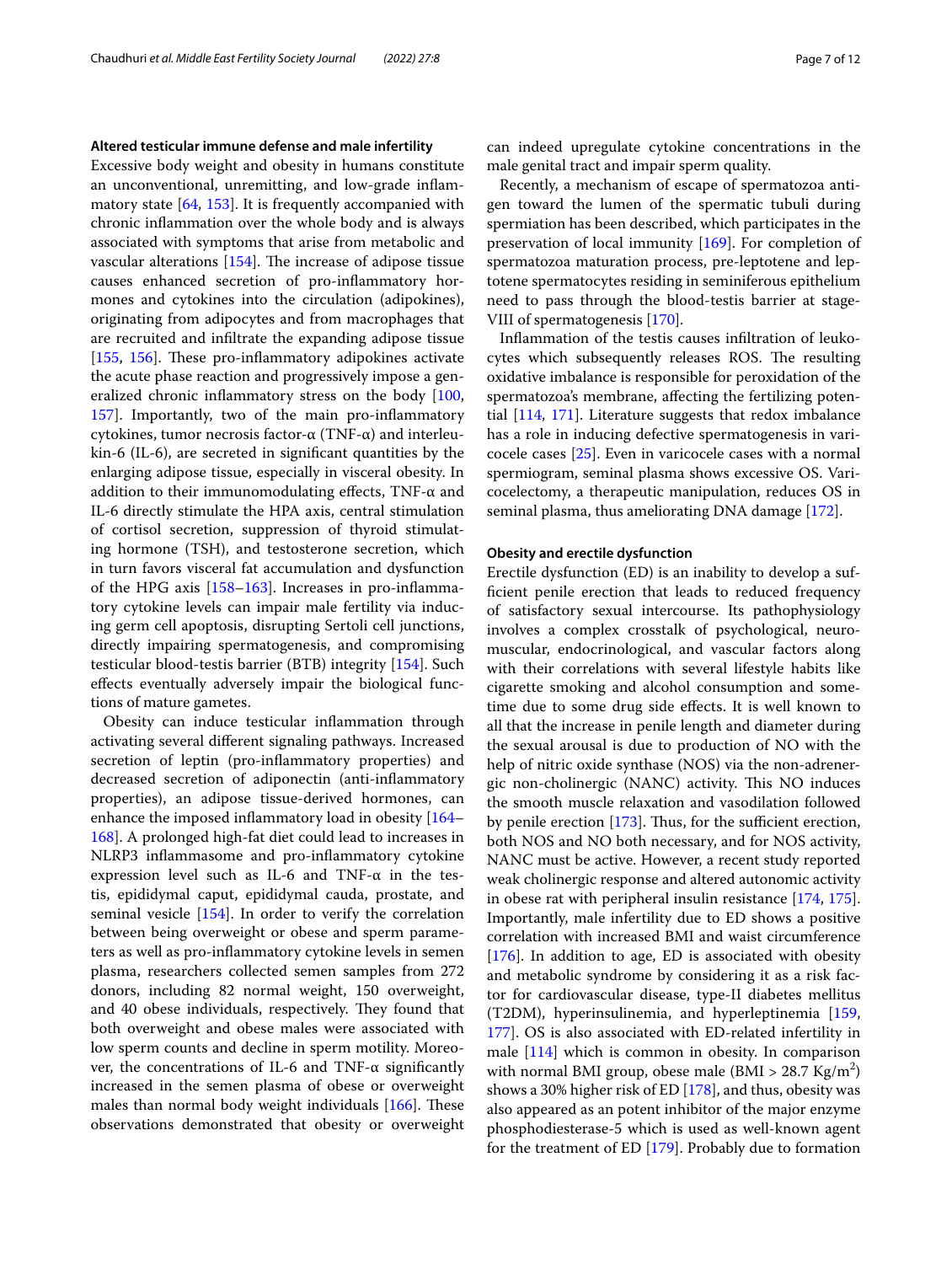of ROS in endothelial cells during clinical obesity or disorders like metabolic syndrome, it mediates TNF-α activity which causes lesser production of NOS followed by NO resulting vasoconstriction in penile structure [\[180](#page-11-21)]. Thus, any cause related to endothelial dysfunction will be the common cause for the erectile dysfunction and which also includes arteriolosclerosis and fbrous tissue resulting in altered to and from blood flow in the penis as they afect the vasculature of the penis [[113](#page-10-9), [181\]](#page-11-22).

# **Conclusions**

Obese men possess heavy adipose tissues depot, which home several toxins, adipokines, and other hormones (adiponectin, leptin, ghrelin, orexin, obestatin, etc.). High adipose tissue accumulation also leads to increased scrotal temperature, sleep apnea, systemic infammation, and OS. Obesity-mediated systemic disbalance in metabolism and metabolic hormones afects the HPG regulatory axis and may also directly afect the testicular cells, thereby disrupting the normal functions of the testes. It has also been discussed that obesity can potentially infuence the genetic and epigenetic processes in the spermatozoa; even children born to obese parents can possess altered sperm epigenetics compared to those born to nonobese parents. Moreover, male obesity has great infuences over the assisted reproductive techniques (ARTs) outcome, and this area needs more research attention to bring to surface newer technology mainly for sperm retrieval and selection from obese men. Thus, the complex mechanism and updated evidence-based hypotheses of obesity-mediated male infertility or subfertility will beneft the reader for better understanding the concepts and will encourage further in-depth research interventions in this feld.

#### **Abbreviations**

AGTR-1: Angiotensin type-1 receptor; ART: Assisted reproductive technology; BMI: Body mass index; BTB: Blood-testis barrier; ED: Erectile dysfunction; FSH: Follicle stimulating hormone; HPA: Hypothalamopituitary adrenal axis; HPG: Hypothalamopituitary gonadal axis; IL: Interleukin; LH: Luteinizing hormone; MR: Mineralocorticoid receptor; NANC: Non-adrenergic non-cholinergic; NAFLD: Nonalcoholic fatty liver disease; NLRP3: NLR family pyrin domain containing 3; NOS: Nitric oxide synthase; OS: Oxidative stress; PCOS: Polycystic ovarian syndrome; ROS: Reactive oxygen species; SAT: Subcutaneous adipose tissue; SDF: Sperm DNA fragmentation; SFT: Sperm function test; SHBG: Steroid hormone-binding globulin; T2DM: Type 2 diabetes mellitus; TGF: Transforming growth factor; TLR: Toll-like receptor; TNF: Tumor necrosis factor; TSH: Thyroid-stimulating hormone; VAT: Visceral adipose tissue; WHO: World Health Organization.

#### **Acknowledgements**

Not applicable.

#### **Authors' contributions**

PS, SD, and KB designed and planned the research. GRC, AD, SBK, KB, SD, PS, and AKS wrote the article and made the fnal revisions. The last corrections and adjustments have been made by PS and SD. All authors have read and approved the manuscript.

# **Funding**

None.

**Availability of data and materials** Not applicable.

#### **Declarations**

**Ethics approval and consent to participate** Not applicable.

# **Consent for publication**

Not applicable.

#### **Competing interests**

The authors declare that they have no competing interests.

#### **Author details**

<sup>1</sup> Department of Physiotherapy, Nopany Institute of Health Care Studies, Kolkata, West Bengal, India. <sup>2</sup> Department of Sports Science & Yoga, Ramakrishna Mission Vivekanada Educational & Research Institute, Belur Math, Howrah, India. 3 Department of Physiology, Government Medical College Rajnandgaon, Rajnandgaon, Chhattisgarh, India. <sup>4</sup> Department of Physiology, Maitri College of Dentistry and Research Center, Anjora, Durg, Chhattisgarh, India. <sup>5</sup> Department of Oral Biology and Biomedical Sciences, Faculty of Dentistry, MAHSA University, Jenjarom, Malaysia, Selangor. <sup>6</sup>School of Medical Sciences, Bharath Institute of Higher Education and Research (BIHER), Chennai, India.<sup>7</sup> Physiology Unit, Faculty of Medicine, Bioscience and Nursing, MAHSA University, Jenjarom, Malaysia, Selangor. <sup>8</sup> Post Graduate Department of Physiology, Hooghly Mohsin College, University of Burdwan, Burdwan, West Bengal, India.

## Received: 8 December 2021 Accepted: 23 March 2022 Published online: 04 April 2022

#### <span id="page-7-0"></span>**References**

- 1. Agarwal A, Mulgund A, Hamada A, Chyatte MR (2015) A unique view on male infertility around the globe. Reprod Biol Endocrinol 13:37
- <span id="page-7-1"></span>2. Hammoud AO, Meikle AW, Reis LO, Gibson M, Peterson CM, Carrell DT (2012) Obesity and male infertility: a practical approach, seminars in reproductive medicine. Semin Reprod Med 30:486–495
- <span id="page-7-2"></span>3. Leisegang K, Dutta S (2021) Do lifestyle practices impede male fertility? Andrologia. 53:e13595
- <span id="page-7-3"></span>4. Katib A (2015) Mechanisms linking obesity to male infertility. Centr Eur J Urol 68:79
- 5. Sengupta P (2015) Reviewing reports of semen volume and male aging of last 33 years: from 1980 through 2013. Asian Pac J Reprod 4:242–246
- 6. Sengupta P, Dutta S, Krajewska-Kulak E (2017) The disappearing sperms: analysis of reports published between 1980 and 2015. Am J Mens Health 11:1279–1304
- 7. Sengupta P, Borges E Jr, Dutta S, Krajewska-Kulak E (2018) Decline in sperm count in European men during the past 50 years. Hum Exp Toxicol 37:247–255
- 8. Sengupta P, Nwagha U, Dutta S, Krajewska-Kulak E, Izuka E (2017) Evidence for decreasing sperm count in African population from 1965 to 2015. Afr Health Sci 17:418–427
- <span id="page-7-4"></span>9. Sengupta P, Dutta S, Tusimin MB, İrez T, Krajewska-Kulak E (2018) Sperm counts in asian men: reviewing the trend of past 50 years. Asian Pac J Reprod 7:87–92
- <span id="page-7-5"></span>10. El Salam MAA (2018) Obesity, an enemy of male fertility: a mini review. Oman Med J 33:3
- <span id="page-7-6"></span>11. Hammoud AO, Gibson M, Peterson CM, Meikle AW, Carrell DT (2008) Impact of male obesity on infertility: a critical review of the current literature. Fertil Steril 90:897–904
- <span id="page-7-7"></span>12. Craig JR, Jenkins TG, Carrell DT, Hotaling JM (2017) Obesity, male infertility, and the sperm epigenome. Fertil Steril 107:848–859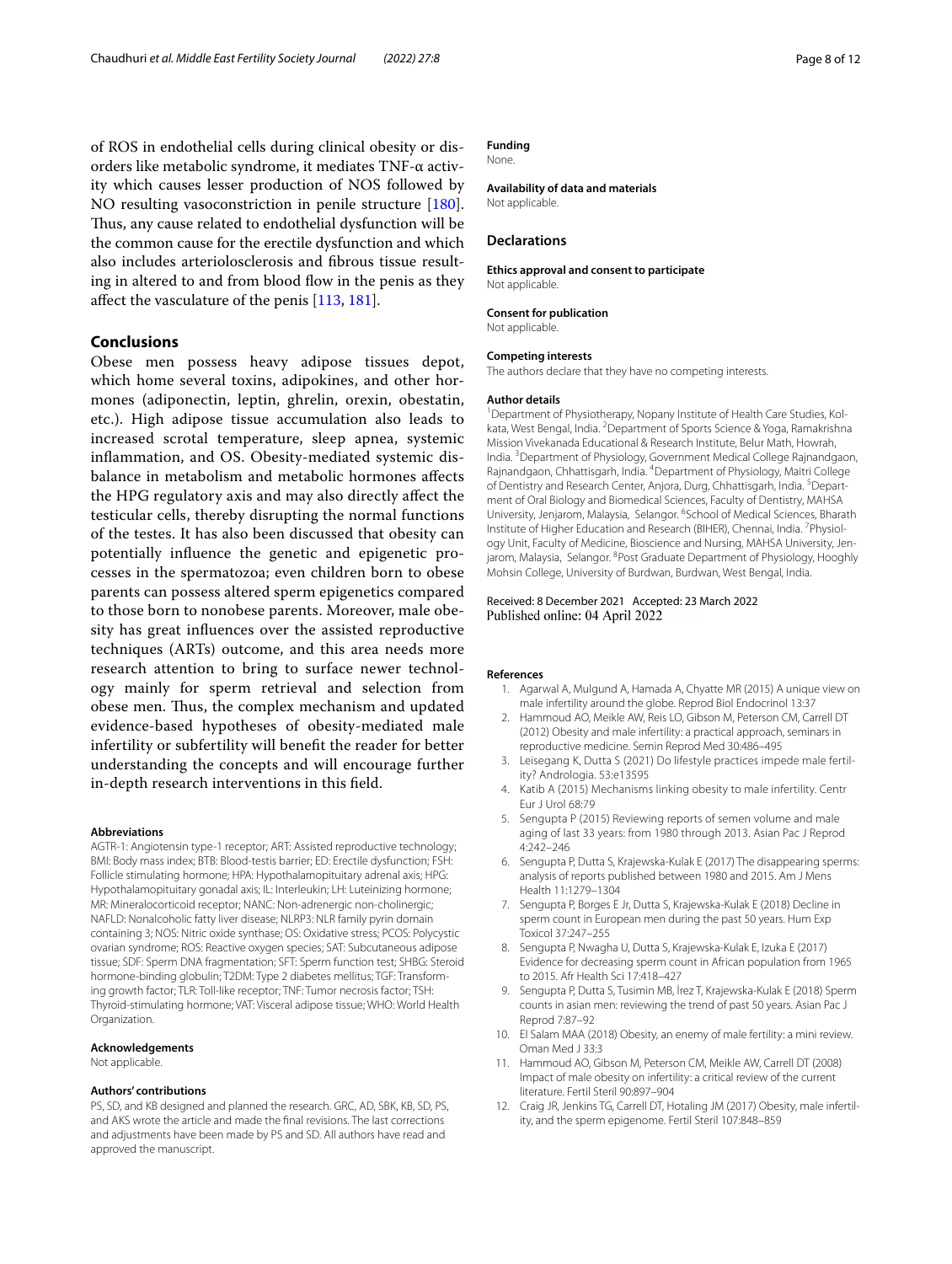- 13. Wahid B, Bashir H, Bilal M, Wahid K, Sumrin A (2017) Developing a deeper insight into reproductive biomarkers. Clin Exp Reprod Med 44:159–170
- <span id="page-8-0"></span>14. Palmer NO, Bakos HW, Fullston T, Lane M (2012) Impact of obesity on male fertility, sperm function and molecular composition. Spermatogenesis. 2:253–263
- <span id="page-8-1"></span>15. MacDonald A, Herbison G, Showell M, Farquhar C (2009) The impact of body mass index on semen parameters and reproductive hormones in human males: a systematic review with meta-analysis. Hum Reprod Update 16:293–311
- <span id="page-8-2"></span>16. Sallmén M, Sandler DP, Hoppin JA, Blair A, Baird DD (2006) Reduced fertility among overweight and obese men. Epidemiology.:520–523
- <span id="page-8-3"></span>17. Chavarro JE, Toth TL, Wright DL, Meeker JD, Hauser R (2010) Body mass index in relation to semen quality, sperm DNA integrity, and serum reproductive hormone levels among men attending an infertility clinic. Fertil Steril 93:2222–2231
- <span id="page-8-4"></span>18. Ahirwar R, Mondal PR (2019) Prevalence of obesity in India: a systematic review. Diabetes Metab Syndr Clin Res Rev 13:318–321
- <span id="page-8-5"></span>19. Vogels A, Moerman P, Frijns J-P, Bogaert GA (2008) Testicular histology in boys with Prader-Willi syndrome: fertile or infertile? J Urol 180:1800–1804
- <span id="page-8-8"></span>20. Álvarez-Satta M, Castro-Sánchez S, Valverde D (2015) Alström syndrome: current perspectives. Appl Clin Genet 8:171
- 21. Koscinski I, Mark M, Messaddeq N, Braun JJ, Celebi C, Muller J et al (2020) Reproduction function in male patients with Bardet Biedl syndrome. J Clin Endocrinol Metab 105:e4417–e4429
- 22. Sengupta P (2014) Recent trends in male reproductive health problems. Asian J Pharm Clin Res 7:1–5
- <span id="page-8-6"></span>23. Sengupta P (2014) Current trends of male reproductive health disorders and the changing semen quality. Int J Prev Med 5:1
- <span id="page-8-7"></span>24. Butler G, M. (2011) Prader-Willi syndrome: obesity due to genomic imprinting. Curr Genomics 12:204–215
- <span id="page-8-9"></span>25. Kasum M, Anić-Jurica S, Čehić E, Klepac-Pulanić T, Juras J, Žužul K (2016) Infuence of male obesity on fertility. Acta Clin Croat 55:301–308
- <span id="page-8-10"></span>26. Potabattula R, Dittrich M, Schorsch M, Hahn T, Haaf T, El Hajj N (2019) Male obesity effects on sperm and next-generation cord blood DNA methylation. PLoS One 14:e0218615
- <span id="page-8-11"></span>27. Fullston T, Teague EMCO, Palmer NO, DeBlasio MJ, Mitchell M, Corbett M, Print CG, Owens JA, Lane M (2013) Paternal obesity initiates metabolic disturbances in two generations of mice with incomplete penetrance to the F2 generation and alters the transcriptional profle of testis and sperm microrna content. FASEB J 27:4226–4243
- <span id="page-8-12"></span>28. Palmer NO, Fullston T, Mitchell M, Setchell BP, Lane M (2011) Sirt6 in mouse spermatogenesis is modulated by diet-induced obesity. Reprod Fertil Dev 23:929–939
- <span id="page-8-13"></span>29. Consales C, Toft G, Leter G, Bonde JPE, Uccelli R, Pacchierotti F et al (2016) Exposure to persistent organic pollutants and sperm DNA methylation changes in Arctic and European populations. Environ Mol Mutagen 57:200–209
- <span id="page-8-14"></span>30. Wangsri S, Subbalekha K, Kitkumthorn N, Mutirangura A (2012) Patterns and possible roles of LINE-1 methylation changes in smoke-exposed epithelia. PLoS One 7:e45292
- <span id="page-8-15"></span>31. Donkin I, Versteyhe S, Ingerslev LR, Qian K, Mechta M, Nordkap L et al (2016) Obesity and bariatric surgery drive epigenetic variation of spermatozoa in humans. Cell Metab 23:369–378
- <span id="page-8-16"></span>32. Bastardot F, Marques-Vidal P, Vollenweider P (2019) Association of body temperature with obesity. The colaus study. Int J Obes (Lond) 43:1026
- <span id="page-8-17"></span>33. Darbandi M, Darbandi S, Agarwal A, Sengupta P, Durairajanayagam D, Henkel R, Sadeghi MR (2018) Reactive oxygen species and male reproductive hormones. Reprod Biol Endocrinol 16:1–14
- <span id="page-8-18"></span>34. Calderón B, Gómez-Martín JM, Vega-Piñero B, Martín-Hidalgo A, Galindo J, Luque-Ramírez M, Escobar-Morreale HF, Botella-Carretero JI (2016) Prevalence of male secondary hypogonadism in moderate to severe obesity and its relationship with insulin resistance and excess body weight. Andrology. 4:62–67
- <span id="page-8-19"></span>35. Dandona P, Dhindsa S (2011) Update: hypogonadotropic hypogonadism in type 2 diabetes and obesity. J Clin Endocrinol Metab 96:2643–2651
- <span id="page-8-20"></span>36. Esposito K, Giugliano D (2005) Obesity, the metabolic syndrome, and sexual dysfunction. Int J Impot Res 17:391–398
- <span id="page-8-21"></span>37. Mushannen T, Cortez P, Stanford FC, Singhal V (2019) Obesity and hypogonadism—a narrative review highlighting the need for highquality data in adolescents. Children. 6:63
- <span id="page-8-22"></span>38. Dhindsa S, Furlanetto R, Vora M, Ghanim H, Chaudhuri A, Dandona P (2011) Low estradiol concentrations in men with subnormal testosterone concentrations and type 2 diabetes. Diabetes Care 34:1854–1859
- <span id="page-8-23"></span>39. Stanworth R, Jones T (2009) Testosterone in obesity, metabolic syndrome and type 2 diabetes. Front Horm Res. 37:74–90
- <span id="page-8-24"></span>Svartberg J (2007) Epidemiology: testosterone and the metabolic syndrome. Int J Impot Res 19:124–128
- <span id="page-8-25"></span>41. Wake DJ, Strand M, Rask E, Westerbacka J, Livingstone DE, Soderberg S et al (2007) Intra-adipose sex steroid metabolism and body fat distribution in idiopathic human obesity. Clin Endocrinol (Oxf) 66:440-446
- <span id="page-8-26"></span>42. Cohen P (2001) Aromatase, adiposity, aging and disease. The hypogonadal-metabolic-atherogenic-disease and aging connection. Med Hypotheses 56:702–708
- <span id="page-8-27"></span>43. Hanchang W, Semprasert N, Limjindaporn T, Yenchitsomanus P-t, Kooptiwut S (2013) Testosterone protects against glucotoxicity-induced apoptosis of pancreatic β-cells (INS-1) and male mouse pancreatic islets. Endocrinology. 154:4058–4067
- <span id="page-8-28"></span>44. Gianatti E, Grossmann M (2020) Testosterone defciency in men with type 2 diabetes: pathophysiology and treatment. Diabet Med 37:174–186
- <span id="page-8-29"></span>45. Singh R, Artaza JN, Taylor WE, Gonzalez-Cadavid NF, Bhasin S (2003) Androgens stimulate myogenic diferentiation and inhibit adipogenesis in C3H 10T1/2 pluripotent cells through an androgen receptor-mediated pathway. Endocrinology. 144:5081–5088
- <span id="page-8-30"></span>Singh R, Artaza JN, Taylor WE, Braga M, Yuan X, Gonzalez-Cadavid NF, Bhasin S (2006) Testosterone inhibits adipogenic diferentiation in 3T3-L1 cells: nuclear translocation of androgen receptor complex with β-catenin and T-cell factor 4 may bypass canonical Wnt signaling to down-regulate adipogenic transcription factors. Endocrinology. 147:141–154
- <span id="page-8-31"></span>47. Svartberg J, von Muhlen D, Schirmer H, Barrett-Connor E, Sundford J, Jorde R (2004) Association of endogenous testosterone with blood pressure and left ventricular mass in men. The tromso study. Eur J Endocrinol 150:65–72
- <span id="page-8-32"></span>48. Traish AM, Feeley RJ, Guay A (2009) Mechanisms of obesity and related pathologies: androgen defciency and endothelial dysfunction may be the link between obesity and erectile dysfunction. FEBS J 276:5755–5767
- <span id="page-8-33"></span>49. Ding EL, Song Y, Malik VS, Liu S (2006) Sex diferences of endogenous sex hormones and risk of type 2 diabetes: a systematic review and meta-analysis. JAMA 295:1288–1299
- <span id="page-8-34"></span>50. Caliber M, Saad F (2021) Testosterone therapy for prevention and reversal of type 2 diabetes in men with low testosterone. Curr Opin Pharmacol 58:83–89
- <span id="page-8-35"></span>51. Pasquali R, Macor C, Vicennati V, De Iasio FR, Mesini P, Boschi S, Casimirri F, Vettor R (1997) Efects of acute hyperinsulinemia on testosterone serum concentrations in adult obese and normal-weight men. Metab Clin Exp 46:526–529
- <span id="page-8-36"></span>52. Pasquali R, Casimirri F, De Iasio R, Mesini P, Boschi S, Chierici R, Flamia R, Biscotti M, Vicennati V (1995) Insulin regulates testosterone and sex hormone-binding globulin concentrations in adult normal weight and obese men. J Clin Endocrinol Metab 80:654–658
- <span id="page-8-37"></span>53. Tsai EC, Matsumoto AM, Fujimoto WY, Boyko EJ (2004) Association of bioavailable, free, and total testosterone with insulin resistance: infuence of sex hormone-binding globulin and body fat. Diabetes Care 27:861–868
- <span id="page-8-38"></span>54. Benitez A, Diaz JP (1985) Efect of streptozotocin-diabetes and insulin treatment on regulation of Leydig cell function in the rat. Horm Metab Res 17:5–7
- <span id="page-8-39"></span>55. Cole AP, Hanske J, Jiang W, Kwon NK, Lipsitz SR, Kathrins M et al (2018) Impact of testosterone replacement therapy on thromboembolism, heart disease and obstructive sleep apnoea in men. BJU Int 121:811–818
- <span id="page-8-40"></span>56. Song C, Ma H-P, Eaton DC (2020) Epithelial sodium channels (ENaC). In: Studies of epithelial transporters and ion channels. Springer, pp 697–803
- <span id="page-8-41"></span>57. Cai Y, Li J, Jia C, He Y, Deng C (2020) Therapeutic applications of adipose cell-free derivatives: a review. Stem Cell Res Ther 11:1–16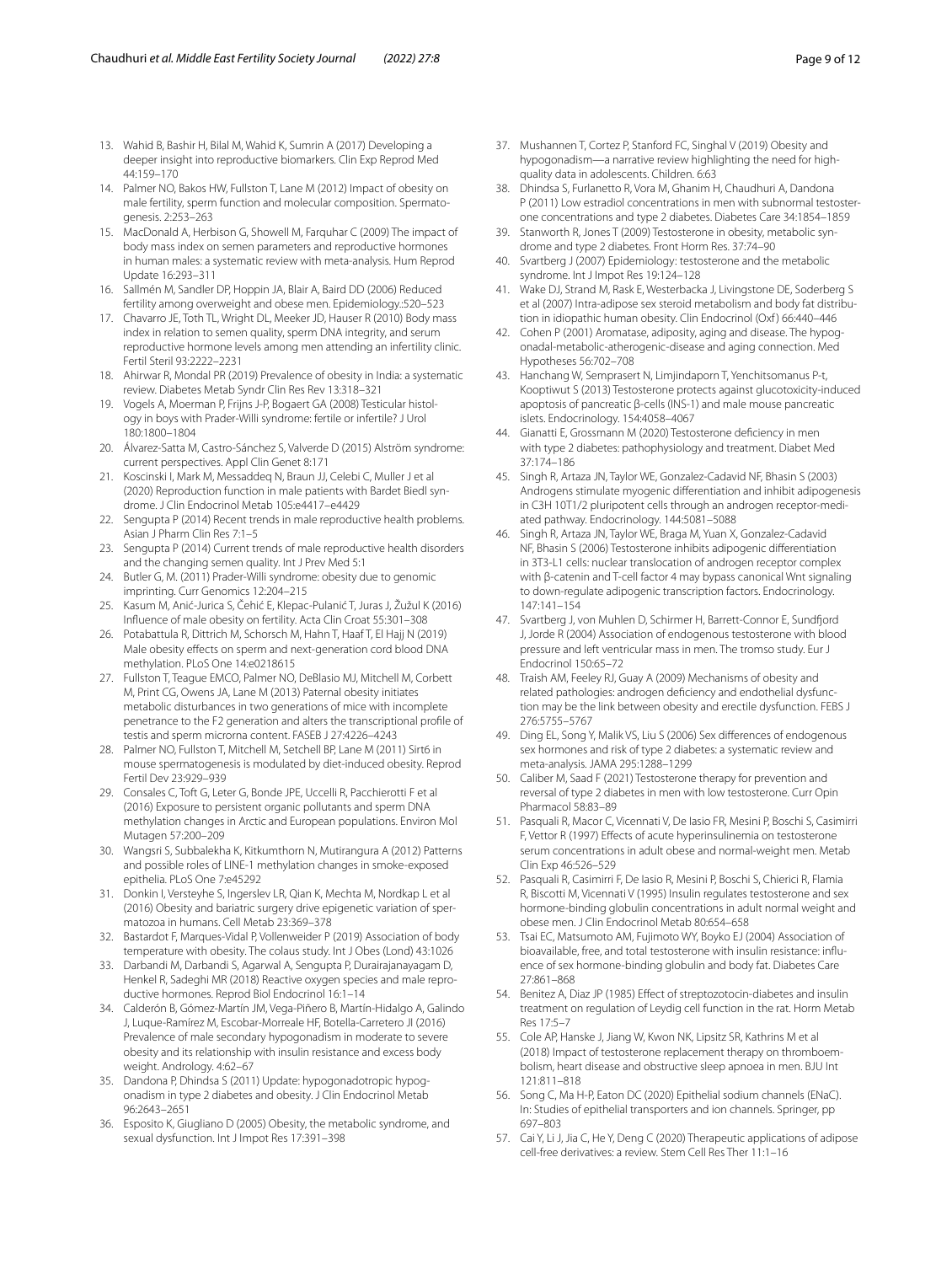- <span id="page-9-0"></span>58. Seccia TM, Caroccia B, Gomez-Sanchez EP, Gomez-Sanchez CE, Rossi GP (2018) The biology of normal zona glomerulosa and aldosterone-producing adenoma: pathological implications. Endocr Rev 39:1029–1056
- <span id="page-9-1"></span>59. Kooptiwut S, Hanchang W, Semprasert N, Junking M, Limjindaporn T, Yenchitsomanus P-t (2015) Testosterone reduces AGTR1 expression to prevent B-cell and islet apoptosis from glucotoxicity. J Endocrinol 224:215–224
- <span id="page-9-2"></span>60. Sengupta P (2017) An update on coagulating gland renin-angiotensinprostaglandin system: a new hypothesis on its renin function. Asian J Pharm Clin Res 10:47–52
- <span id="page-9-3"></span>61. Hirata A, Maeda N, Hiuge A, Hibuse T, Fujita K, Okada T, Kihara S, Funahashi T, Shimomura I (2009) Blockade of mineralocorticoid receptor reverses adipocyte dysfunction and insulin resistance in obese mice. Cardiovasc Res 84:164–172
- <span id="page-9-4"></span>62. MacADAMS MR, White RH, CHIPPS BE. (1986) Reduction of serum testosterone levels during chronic glucocorticoid therapy. Ann Intern Med 104:648–651
- <span id="page-9-5"></span>63. Welsh TH Jr, Bambino TH, Hsueh AJ (1982) Mechanism of glucocorticoid-induced suppression of testicular androgen biosynthesis in vitro. Biol Reprod 27:1138–1146
- <span id="page-9-6"></span>64. Bhattacharya K, Sengupta P, Dutta S, Karkada I (2020) Obesity, systemic infammation and male infertility. Chem Biol Lett 7:92–98
- <span id="page-9-7"></span>65. Lee MJ, Pramyothin P, Karastergiou K, Fried SK (2014) Deconstructing the roles of glucocorticoids in adipose tissue biology and the development of central obesity. Biochim Biophys Acta 1842:473–481
- <span id="page-9-8"></span>66. Rao R, Somvanshi P, Klerman EB, Marmar C, Doyle FJ (2021) Modeling the infuence of chronic sleep restriction on cortisol circadian rhythms, with implications for metabolic disorders. Metabolites. 11:483
- <span id="page-9-9"></span>67. Vicennati V, Ceroni L, Gagliardi L, Pagotto U, Gambineri A, Genghini S, Pasquali R (2004) Response of the hypothalamic-pituitary-adrenal axis to small dose arginine-vasopressin and daily urinary free cortisol before and after alprazolam pre-treatment difers in obesity. J Endocrinol Invest 27:541–547
- <span id="page-9-10"></span>68. Bertagna X, Coste J, Raux-Demay M, Letrait M, Strauch G (1994) The combined corticotropin-releasing hormone/lysine vasopressin test discloses a corticotroph phenotype. J Clin Endocrinol Metab 79:390–394
- <span id="page-9-11"></span>69. Pasquali R, Cantobelli S, Casimirri F, Capelli M, Bortoluzzi L, Flamia R, Labate A, Barbara L (1993) The hypothalamic-pituitary-adrenal axis in obese women with diferent patterns of body fat distribution. J Clin Endocrinol Metab 77:341–346
- <span id="page-9-12"></span>70. Li XF, Kinsey-Jones JS, Cheng Y, Knox AM, Lin Y, Petrou NA et al (2009) Kisspeptin signalling in the hypothalamic arcuate nucleus regulates GnRH pulse generator frequency in the rat. PLoS One 4:e8334
- <span id="page-9-13"></span>71. Mihalca R, Fica S (2014) The impact of obesity on the male reproductive axis. J Med Life 7:296
- <span id="page-9-14"></span>72. Dudek M, Kołodziejski PA, Pruszyńska-Oszmałek E, Sassek M, Ziarniak K, Nowak KW, Sliwowska JH (2016) Efects of high-fat diet-induced obesity and diabetes on kiss1 and gpr54 expression in the hypothalamic-pituitary-gonadal (hpg) axis and peripheral organs (fat, pancreas and liver) in male rats. Neuropeptides. 56:41–49
- <span id="page-9-15"></span>73. Clarkson J, Han SY, Piet R, McLennan T, Kane GM, Ng J et al (2017) Defnition of the hypothalamic GnRH pulse generator in mice. Proc Natl Acad Sci 114:E10216–e10223
- <span id="page-9-16"></span>74. Han SY, McLennan T, Czieselsky K, Herbison AE (2015) Selective optogenetic activation of arcuate kisspeptin neurons generates pulsatile luteinizing hormone secretion. Proc Natl Acad Sci 112:13109–13114
- <span id="page-9-17"></span>75. Wolfe A, Hussain MA (2018) The emerging role(s) for kisspeptin in metabolism in mammals. Front Endocrinol 9:184
- <span id="page-9-18"></span>76. Holmes D (2014) Metabolism: kisspeptin signalling linked to obesity. Nat Rev Endocrinol 10:511
- <span id="page-9-19"></span>77. Pavlopoulou A, Lambrou GI, Koutelekos J, Cokkinos D, Albanopoulos K, Chrousos GP (2021) Kisspeptin and the genetic obesity interactome. Adv Exp Med Biol 1339:111–117
- <span id="page-9-20"></span>78. de Roux N, Genin E, Carel JC, Matsuda F, Chaussain JL, Milgrom E (2003) Hypogonadotropic hypogonadism due to loss of function of the kiss1 derived peptide receptor gpr54. Proc Natl Acad Sci 100:10972–10976
- <span id="page-9-21"></span>79. Pasquali R, Patton L, Gambineri A (2007) Obesity and infertility. Curr Opinion Endocrinol Diab Obes 14:482–487
- <span id="page-9-22"></span>80. Wahab F, Shahab M, Behr R (2015) The involvement of gonadotropin inhibitory hormone and kisspeptin in the metabolic regulation of reproduction. J Endocrinol 225:R49–R66
- <span id="page-9-23"></span>81. Al Hayek AA, Khader YS, Jafal S, Khawaja N, Robert AA, Ajlouni K (2013) Prevalence of low testosterone levels in men with type 2 diabetes mellitus: a cross-sectional study. J Fam Community Med 20:179–186
- <span id="page-9-24"></span>82. Winters SJ, Wang C, Abdelrahaman E, Hadeed V, Dyky MA, Brufsky A (2006) Inhibin-b levels in healthy young adult men and prepubertal boys: is obesity the cause for the contemporary decline in sperm count because of fewer Sertoli cells? J Androl 27:560–564
- <span id="page-9-25"></span>83. Kumanov P, Nandipati K, Tomova A, Agarwal A (2006) Inhibin b is a better marker of spermatogenesis than other hormones in the evaluation of male factor infertility. Fertil Steril 86:332–338
- <span id="page-9-26"></span>84. Yen J-Y, Lin H-C, Lin P-C, Liu T-L, Long C-Y, Ko C-H (2020) Leptin and ghrelin concentrations and eating behaviors during the early and late luteal phase in women with premenstrual dysphoric disorder. Psychoneuroendocrinology. 118:104713
- <span id="page-9-27"></span>Caprio M, Fabbrini E, Isidori AM, Aversa A, Fabbri A (2001) Leptin in reproduction. Trends Endocrinol Metab 12:65–72
- <span id="page-9-28"></span>86. Zorn B, Osredkar J, Meden-Vrtovec H, Majdic G (2007) Leptin levels in infertile male patients are correlated with inhibin b, testosterone and SHBG but not with sperm characteristics. Int J Androl 30:439–444
- <span id="page-9-29"></span>87. Yamagishi S-i, Edelstein D, Du X-l, Kaneda Y, Guzmán M, Brownlee M (2001) Leptin induces mitochondrial superoxide production and monocyte chemoattractant protein-1 expression in aortic endothelial cells by increasing fatty acid oxidation via protein kinase a. J Biol Chem 276:25096–25100
- <span id="page-9-30"></span>88. Wauters M, Considine RV, Van Gaal LF (2000) Human leptin: from an adipocyte hormone to an endocrine mediator. Eur J Endocrinol 143:293–312
- <span id="page-9-31"></span>89. Martin LJ (2014) Implications of adiponectin in linking metabolism to testicular function. Endocrine. 46:16–28
- <span id="page-9-32"></span>Dupont C, Faure C, Sermondade N, Boubaya M, Eustache F, Clément P et al (2013) Obesity leads to higher risk of sperm DNA damage in infertile patients. Asian J Androl 15:622
- <span id="page-9-33"></span>91. Dupont J, Maillard V, Coyral-Castel S, Ramé C, Froment P (2010) Ghrelin in female and male reproduction. Int J Pept 2010:158102
- <span id="page-9-34"></span>Pagotto U, Gambineri A, Pelusi C, Genghini S, Cacciari M, Otto B, Castañeda T, Tschöp M, Pasquali R (2003) Testosterone replacement therapy restores normal ghrelin in hypogonadal men. J Clin Endocrinol Metab 88:4139–4143
- <span id="page-9-35"></span>93. Ishikawa T, Fujioka H, Ishimura T, Takenaka A, Fujisawa M (2007) Ghrelin expression in human testis and serum testosterone level. J Androl 28:320–324
- <span id="page-9-36"></span>Suzuki H, Matsuzaki J, Hibi T (2010) Ghrelin and oxidative stress in gastrointestinal tract. J Clin Biochem Nutr. 48:122–125
- <span id="page-9-37"></span>95. Ahima RS (2006) Metabolic actions of adipocyte hormones: focus on adiponectin. Obesity. 14:9S–15S
- <span id="page-9-38"></span>96. Page ST, Herbst KL, Amory JK, Coviello AD, Anawalt BD, Matsumoto AM, Bremner WJ (2005) Testosterone administration suppresses adiponectin levels in men. J Androl 26:85–92
- <span id="page-9-39"></span>97. Dutta S, Sengupta P, Chakravarthi S, Irez T, Baktir G (2021) Adiponectin:'a metabolic ballcock'modulating immune responses and male reproduction. Chem Biol Lett 8:171–182
- <span id="page-9-40"></span>98. Moretti E, Collodel G, Iacoponi F, Geminiani M, Pascarelli NA, Campagna S, Franci B, Figura N (2011) Detection of obestatin in seminal plasma and its relationship with ghrelin and semen parameters. Fertil Steril 95:2303–2309
- <span id="page-9-41"></span>99. Jahan S, Sidrat T, Ahmed S, Wazir H, Ullah K (2011) Efect of obestatin on morphometry of testes and testosterone secretion in male rats. Afr J Biotechnol 10:7717–7722
- <span id="page-9-42"></span>100. Irez T, Bicer S, Sahin S, Dutta S, Sengupta P (2020) Cytokines and adipokines in the regulation of spermatogenesis and semen quality. Chem Biol Lett 7:131–139
- <span id="page-9-43"></span>101. Dutta S, Sengupta P, Jegasothy R, Akhigbe R (2021) Resistin and visfatin:'connecting threads' of immunity, energy modulations and male reproduction. Chem Biol Lett 8:192–201
- <span id="page-9-44"></span>102. Kasturi SS, Tannir J, Brannigan RE (2008) The metabolic syndrome and male infertility. J Androl 29:251–259
- <span id="page-9-45"></span>103. Tsatsanis C, Dermitzaki E, Avgoustinaki P, Malliaraki N, Mytaras V, Margioris AN (2015) The impact of adipose tissue-derived factors on the hypothalamic-pituitary-gonadal (HPG) axis. Hormones. 14:549–562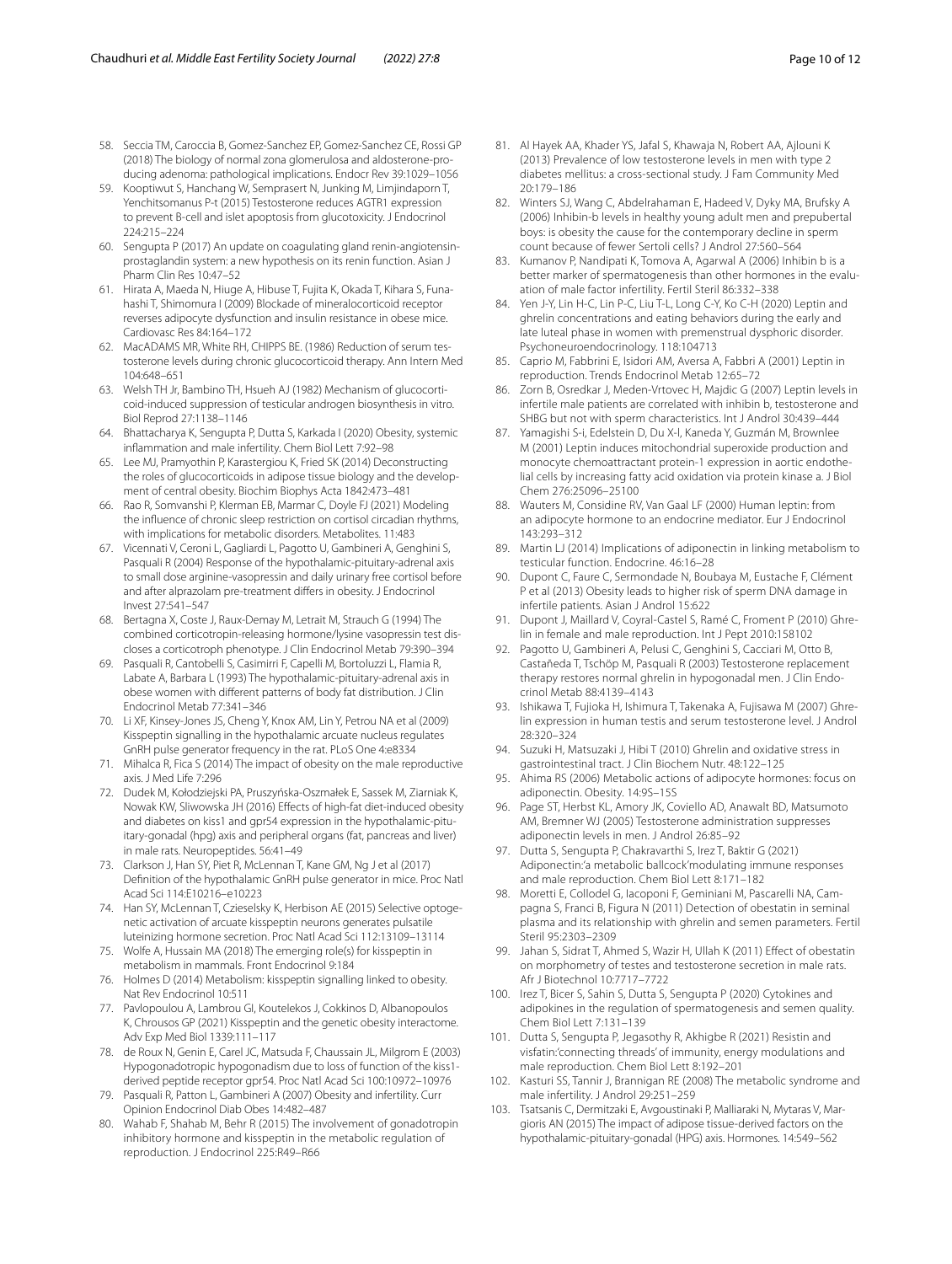- <span id="page-10-0"></span>104. Zheng L-Y, Xu X, Wan R-H, Xia S, Lu J, Huang Q (2019) Association between serum visfatin levels and atherosclerotic plaque in patients with type 2 diabetes. Diabetol Metab Syndr 11:1–7
- <span id="page-10-1"></span>105. Moretti E, Collodel G, Mazzi L, Campagna M, Iacoponi F, Figura N (2014) Resistin, interleukin-6, tumor necrosis factor-alpha, and human semen parameters in the presence of leukocytospermia, smoking habit, and varicocele. Fertil Steril 102:354–360
- <span id="page-10-2"></span>106. Theam OC, Dutta S, Sengupta P (2020) Role of leucocytes in reproductive tract infections and male infertility. Chem Biol Lett 7:124–130
- <span id="page-10-3"></span>107. Sengupta P, Dutta S, Tusimin M, Karkada IR (2019) Orexins and male reproduction. Asian Pac J Reprod 8:233
- <span id="page-10-4"></span>108. Dufy CM, Nixon JP, Butterick TA (2016) Orexin a attenuates palmitic acid-induced hypothalamic cell death. Mol Cell Neurosci 75:93–100
- <span id="page-10-5"></span>109. Zheng D, Zhao Y, Shen Y, Chang X, Ju S, Guo L (2014) Orexin a-mediated stimulation of 3β-hsd expression and testosterone production through mapk signaling pathways in primary rat Leydig cells. J Endocrinol Invest 37:285–292
- <span id="page-10-6"></span>110. Sengupta P, Hassan MF, Dutta S, Jegasothy R, Chhikara BS (2021) Orexins: the 'multitasking'neuropeptides in the energy metabolism and immune regulation of male reproduction. Chem Biol Lett 8:202–212
- <span id="page-10-7"></span>111. Kim B, Park K, Rhee K (2013) Heat stress response of male germ cells. Cell Mol Life Sci 70:2623–2636
- <span id="page-10-8"></span>112. Leisegang K, Sengupta P, Agarwal A, Henkel R (2020) Obesity and male infertility: mechanisms and management. Andrologia. 53:e13617
- <span id="page-10-9"></span>113. Leisegang K, Dutta S (2020) Do lifestyle practices impede male fertility? Andrologia. 53(1):e13595
- <span id="page-10-10"></span>114. Agarwal A, Sengupta P (2020) Oxidative stress and its association with male infertility. In: Male infertility. Springer, Cham, pp 57–68
- <span id="page-10-11"></span>115. Selvam MKP, Sengupta P, Agarwal A (2020) Sperm DNA fragmentation and male infertility. In: Genetics of male infertility. Springer, Cham, pp 155–172
- <span id="page-10-12"></span>116. Alahmar AT, Calogero AE, Sengupta P, Dutta S (2020) Coenzyme q10 improves sperm parameters, oxidative stress markers and sperm DNA fragmentation in infertile patients with idiopathic oligoasthenozoospermia. World J Men's Health 39:346–351
- <span id="page-10-13"></span>117. De Rooij D, Van Alphen M, Van de Kant H (1986) Duration of the cycle of the seminiferous epithelium and its stages in the rhesus monkey (Macaca mulatta). Biol Reprod 35:587–591
- <span id="page-10-14"></span>118. Hikim AS, Swerdloff RS (1999) Hormonal and genetic control of germ cell apoptosis in the testis. Rev Reprod 4:38–47
- <span id="page-10-15"></span>119. Rodriguez I, Ody C, Araki K, Garcia I, Vassalli P (1997) An early and massive wave of germinal cell apoptosis is required for the development of functional spermatogenesis. EMBO J 16:2262–2270
- <span id="page-10-16"></span>120. Garolla A, Torino M, Sartini B, Cosci I, Patassini C, Carraro U, Foresta C (2013) Seminal and molecular evidence that sauna exposure afects human spermatogenesis. Hum Reprod 28:877–885
- <span id="page-10-17"></span>121. Jia Y-F, Feng Q, Ge Z-Y, Guo Y, Zhou F, Zhang K-S et al (2018) Obesity impairs male fertility through long-term efects on spermatogenesis. BMC Urol 18:42
- <span id="page-10-18"></span>122. Xin W, Li X, Lu X, Niu K, Cai J (2011) Involvement of endoplasmic reticulum stress-associated apoptosis in a heart failure model induced by chronic myocardial ischemia. Int J Mol Med 27:503–509
- <span id="page-10-19"></span>123. Li C, Dong Z, Lan X, Zhang X, Li S (2015) Endoplasmic reticulum stress promotes the apoptosis of testicular germ cells in hyperlipidemic rats. Nat J Androl 21:402–407
- <span id="page-10-20"></span>124. Sengupta P (2013) Environmental and occupational exposure of metals and their role in male reproductive functions. Drug Chem Toxicol 36:353–368
- 125. Sengupta P, Banerjee R (2014) Environmental toxins: alarming impacts of pesticides on male fertility. Hum Exp Toxicol 33:1017–1039
- 126. Sengupta P, Dutta S, D'Souza U, Alahmar A (2020) Reproductive tract infection, infammation and male infertility. Chem Biol Lett 7:75–84
- 127. Dutta S, Sengupta P, Izuka E, Menuba I, Jegasothy R, Nwagha U (2020) Staphylococcal infections and infertility: mechanisms and management. Mol Cell Biochem 474:57–72
- <span id="page-10-21"></span>128. Dutta S, Sengupta P (2021) Sars-Cov-2 and male infertility: possible multifaceted pathology. Reprod Sci 28:23–26
- <span id="page-10-22"></span>129. Dutta S, Henkel R, Sengupta P, Agarwal A (2020) Physiological role of ROS in sperm function. In: Male infertility. Springer, Cham, pp 337–345
- <span id="page-10-23"></span>130. Khalafalla K, Sengupta P, Arafa M, Majzoub A, Elbardisi H (2020) Chromosomal translocations and inversion in male infertility. In: Genetics of male infertility. Springer, Cham, pp 207–219
- <span id="page-10-24"></span>131. Bonde JPE, Ernst E, Jensen TK, Hjollund NHI, Kolstad H, Scheike T et al (1998) Relation between semen quality and fertility: a populationbased study of 430 frst-pregnancy planners. Lancet. 352:1172–1177
- <span id="page-10-25"></span>132. Slama R, Eustache F, Ducot B, Jensen TK, Jørgensen N, Horte A et al (2002) Time to pregnancy and semen parameters: a cross-sectional study among fertile couples from four European cities. Hum Reprod 17:503–515
- <span id="page-10-26"></span>133. Sermondade N, Faure C, Fezeu L, Shayeb A, Bonde JP, Jensen TK et al (2012) Bmi in relation to sperm count: an updated systematic review and collaborative meta-analysis. Hum Reprod Update 19:221–231
- <span id="page-10-27"></span>134. Hammoud AO, Wilde N, Gibson M, Parks A, Carrell DT, Meikle AW (2008) Male obesity and alteration in sperm parameters. Fertil Steril 90:2222–2225
- <span id="page-10-28"></span>135. Dutta S, Sengupta P, Muhamad S (2019) Male reproductive hormones and semen quality. Asian Pac J Reprod 8:189
- <span id="page-10-29"></span>136. Du Plessis SS, Cabler S, McAlister DA, Sabanegh E, Agarwal A (2010) The efect of obesity on sperm disorders and male infertility. Nat Rev Urol 7:153
- <span id="page-10-30"></span>137. Ramlau-Hansen CH, Thulstrup AM, Nohr E, Bonde JP, Sørensen T, Olsen J (2007) Subfecundity in overweight and obese couples. Hum Reprod 22:1634–1637
- <span id="page-10-31"></span>138. Hammiche F, Laven J, Boxmeer J, Dohle G, Steegers E, Steegers-Theunissen R (2011) Sperm quality decline among men below 60 years of age undergoing IVF or ICSI treatment. J Androl 32:70–76
- <span id="page-10-39"></span>139. Kort HI, Massey JB, Elsner CW, Mitchell-Leef D, Shapiro DB, Witt MA, Roudebush WE (2006) Impact of body mass index values on sperm quantity and quality. J Androl 27:450–452
- 140. Tunc O, Bakos H, Tremellen K (2011) Impact of body mass index on seminal oxidative stress. Andrologia. 43:121–128
- 141. Sermondade N, Dupont C, Faure C, Boubaya M, Cédrin-Durnerin I, Chavatte-Palmer P, Sifer C, Lévy R (2013) Body mass index is not associated with sperm–zona pellucida binding ability in subfertile males. Asian J Androl 15:626
- <span id="page-10-32"></span>142. Sermondade N, Faure C, Fezeu L, Lévy R, Czernichow S (2012) Obesity and increased risk for oligozoospermia and azoospermia. Arch Intern Med 172:440–442
- <span id="page-10-33"></span>143. Benchaib M, Lornage J, Mazoyer C, Lejeune H, Salle B, Guerin JF (2007) Sperm deoxyribonucleic acid fragmentation as a prognostic indicator of assisted reproductive technology outcome. Fertil Steril 87:93–100
- <span id="page-10-34"></span>144. Selvam MKP, Agarwal A (2018) A systematic review on sperm DNA fragmentation in male factor infertility: laboratory assessment. Arab J Urol 16:65–76
- 145. Mahfouz R, Sharma R, Thiyagarajan A, Kale V, Gupta S, Sabanegh E, Agarwal A (2010) Semen characteristics and sperm DNA fragmentation in infertile men with low and high levels of seminal reactive oxygen species. Fertil Steril 94:2141–2146
- <span id="page-10-37"></span>146. Agarwal A, Majzoub A, Esteves SC, Ko E, Ramasamy R, Zini A (2016) Clinical utility of sperm DNA fragmentation testing: practice recommendations based on clinical scenarios. Transl Androl Urol 5:935
- <span id="page-10-35"></span>147. Agarwal A, Cho C-L, Esteves SC (2016) Should we evaluate and treat sperm DNA fragmentation? Curr Opinion Obs Gynecol 28:164–171
- <span id="page-10-36"></span>148. Jarow J, Sigman M, Kolettis P (2011) The optimal evaluation of the infertile male: best practice statement reviewed and validity confrmed 2011. American Urological Association, Linthicum, MD, USA.
- <span id="page-10-38"></span>149. Sakkas D, Alvarez JG (2010) Sperm DNA fragmentation: mechanisms of origin, impact on reproductive outcome, and analysis. Fertil Steril 93:1027–1036
- <span id="page-10-40"></span>150. Fariello RM, Pariz JR, Spaine DM, Cedenho AP, Bertolla RP, Fraietta R (2012) Association between obesity and alteration of sperm DNA integrity and mitochondrial activity. BJU Int 110:863–867
- <span id="page-10-41"></span>151. La Vignera S, Condorelli RA, Vicari E, Calogero AE (2012) Negative efect of increased body weight on sperm conventional and nonconventional fow cytometric sperm parameters. J Androl 33:53–58
- <span id="page-10-42"></span>152. Rybar R, Kopecka V, Prinosilova P, Markova P, Rubes J (2011) Male obesity and age in relationship to semen parameters and sperm chromatin integrity. Andrologia. 43:286–291
- <span id="page-10-43"></span>153. Yudkin J (2007) Infammation, obesity, and the metabolic syndrome. Horm Metab Res 39:707–709